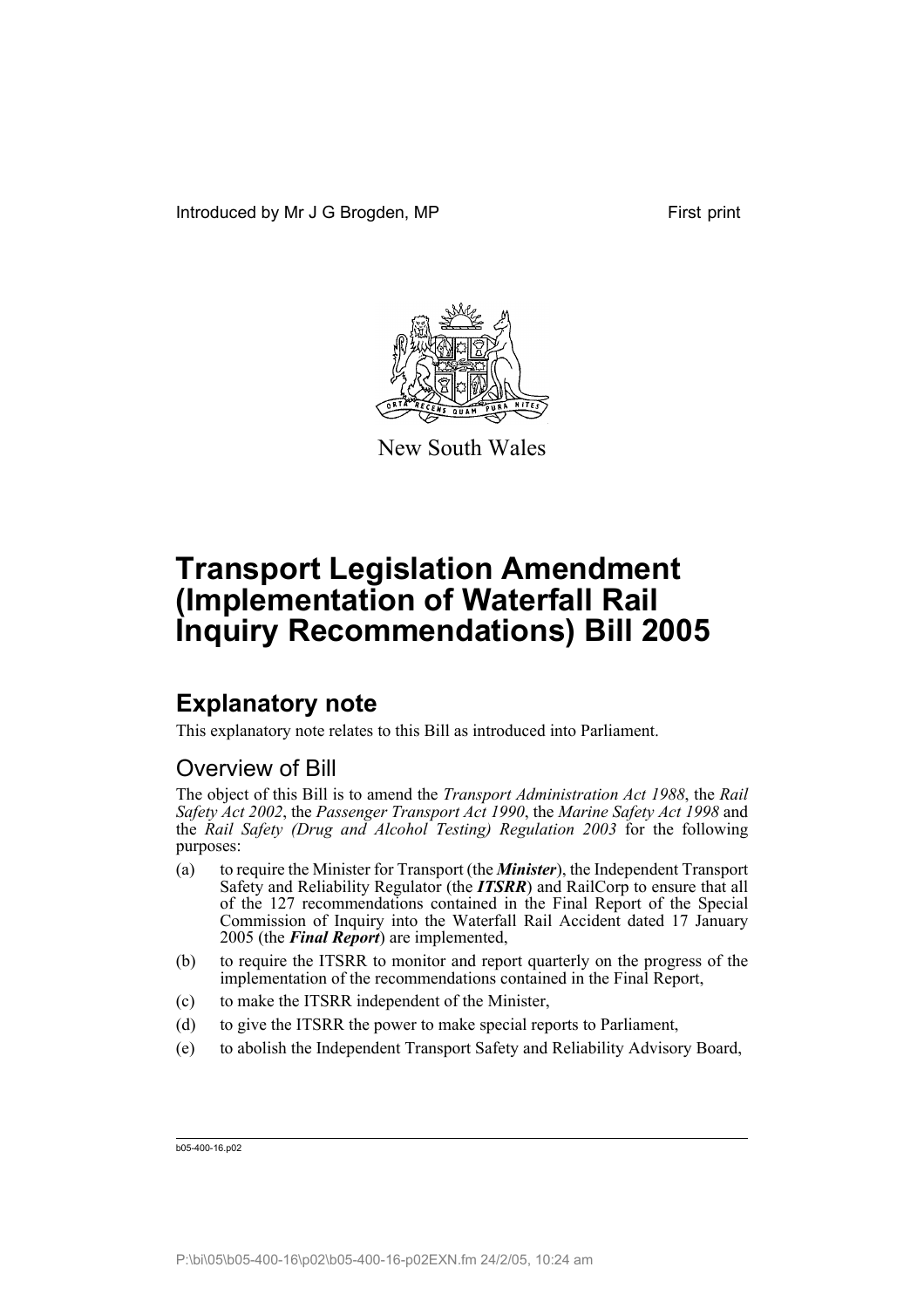Explanatory note

- (f) to establish a parliamentary joint committee (named the Independent Transport Safety Regulator Oversight Committee) to monitor and review the exercise by ITSRR of its functions, including its performance in respect of implementing the recommendations contained in the Final Report,
- (g) to allow the Chief Investigator of the Office of Transport Safety Investigations (being a Division of ITSRR) to initiate and conduct a rail safety inquiry or transport safety inquiry or to be appointed as an investigator for the purposes of an investigation under the *Marine Safety Act 1998*,
- (h) to require the Chief Investigator to provide a report of any such inquiry to the Minister and ITSRR,
- (i) to require an applicant for accreditation as a railway operator to comply with any regulations or guidelines issued by ITSRR in respect of communications protocols and procedures,
- (j) to limit the grant of an accreditation as a railway operator to a period of 3 years and to require an accredited person to re-apply for accreditation after the expiry of the accreditation period,
- (k) to require an accredited person, as a condition of that accreditation, to implement a safety management system and comply with any regulations that prescribe the requirements for safety management systems,
- (l) to require an accredited person, as a condition of that accreditation, to implement certain communications protocols and procedures and comply with any regulations that prescribe the requirements for communications protocols and procedures,
- (m) to make it clear that the offence of tampering with railway equipment, contained in section 93 of the *Rail Safety Act 2002*, applies with respect to the tampering with emergency doors,
- (n) to make alcohol and drug testing mandatory for any train driver or guard involved in an accident or irregular incident,
- (o) to extend the general regulation-making power in the *Rail Safety Act 2002* to allow regulations for standards relating to medical examinations required for the employment of railway employees and the issue of certificates of competency.

## Outline of provisions

**Clause 1** sets out the name (also called the short title) of the proposed Act.

**Clause 2** provides for the commencement of the proposed Act on the date of assent.

**Clause 3** is a formal provision that gives effect to the amendments to the Acts set out in Schedules 1–4.

**Clause 4** is a formal provision that gives effect to the amendment to the *Rail Safety (Drug and Alcohol Testing) Regulation 2003* set out in Schedule 5.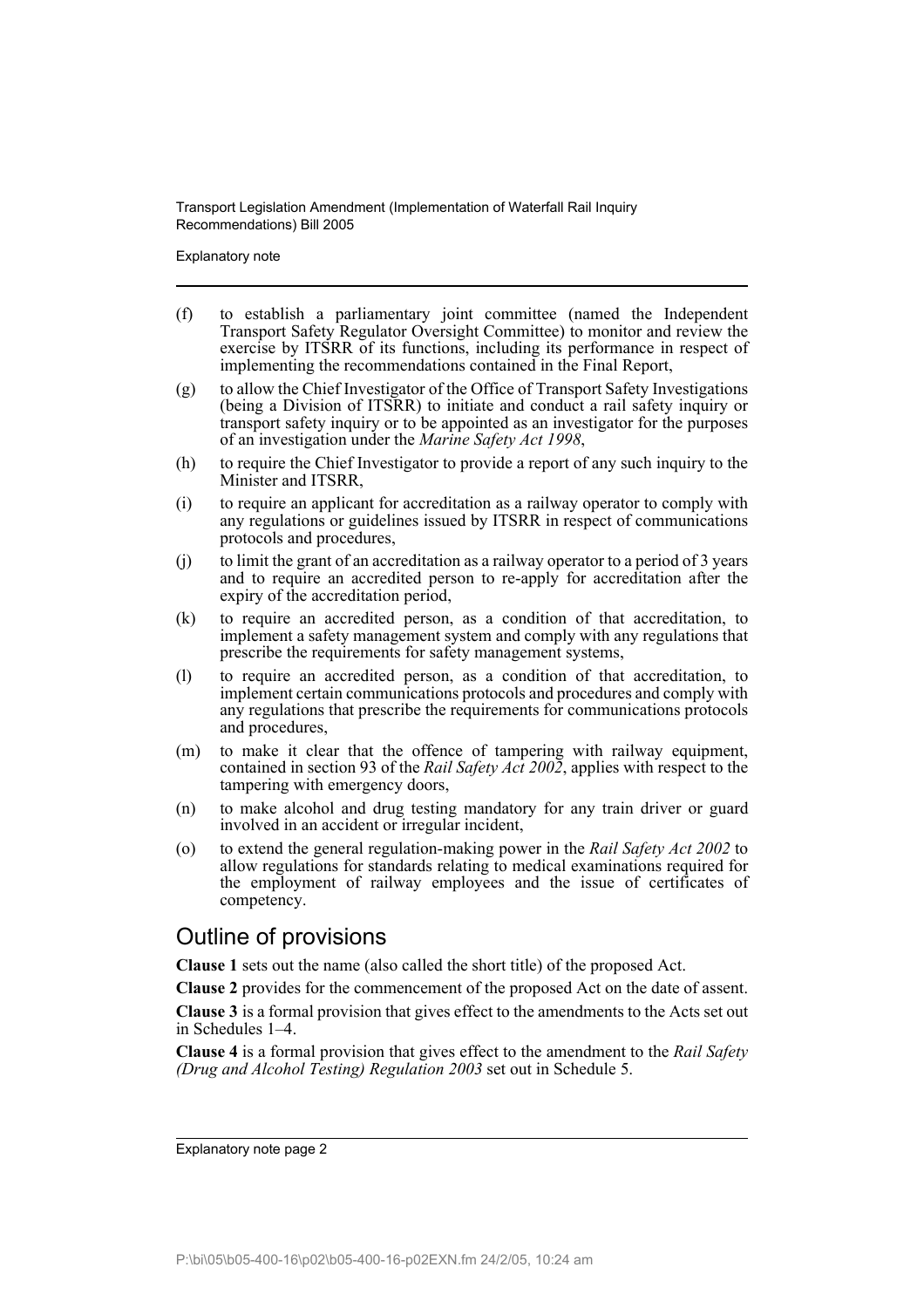Explanatory note

## **Schedule 1 Amendment of Transport Administration Act 1988 No 109**

**Schedule 1 [4]** amends section 42D of the Act to make it clear that the ITSRR is responsible for the oversight of rail safety in this State.

**Schedule 1 [6] and [21]** amend section 42E of the Act and insert Part 5A (proposed sections  $45\overline{A}$ –45C) respectively, with the effect described above in paragraphs (a) and (b) of the overview.

**Schedule 1 [7], [8] and [12]** amend section 42G and omit section 42P of the Act, with the effect described above in paragraph (c) of the overview.

**Schedule 1 [18]** substitutes Division 6 of Part 4A of the Act, with the effect described above in paragraphs (d)–(f) of the overview.

**Schedule 1 [1]–[3], [5], [9]–[11], [13]–[17], [19], [20] and [22]–[25]** contain consequential amendments.

**Schedule 1 [26] and [27]** contain savings and transitional provisions.

## **Schedule 2 Amendment of Rail Safety Act 2002 No 96**

**Schedule 2 [3]** inserts proposed section 13A of the Act, with the effect described above in paragraph (i) of the overview.

**Schedule 2 [4]** inserts proposed section 18 (3A) and (3B) of the Act, with the effect described above in paragraph (j) of the overview.

**Schedule 2 [8]** inserts proposed sections 43A and 43B of the Act, with the effect described above in paragraphs (k) and (l) of the overview.

**Schedule 2 [10]** substitutes section 67 of the Act, with the effect described above in paragraphs (g) and (h) of the overview.

**Schedule 2 [16]** amends section 93 of the Act, with the effect described above in paragraph (m) of the overview.

**Schedule 2 [24]** amends section 117 of the Act, with the effect described above in paragraph  $(o)$  of the overview.

**Schedule 2 [1], [2], [5]–[7], [9], [11]–[15], [17]–[23] and [25]–[27]** contain consequential amendments.

**Schedule 2 [28] and [29]** contain savings and transitional provisions.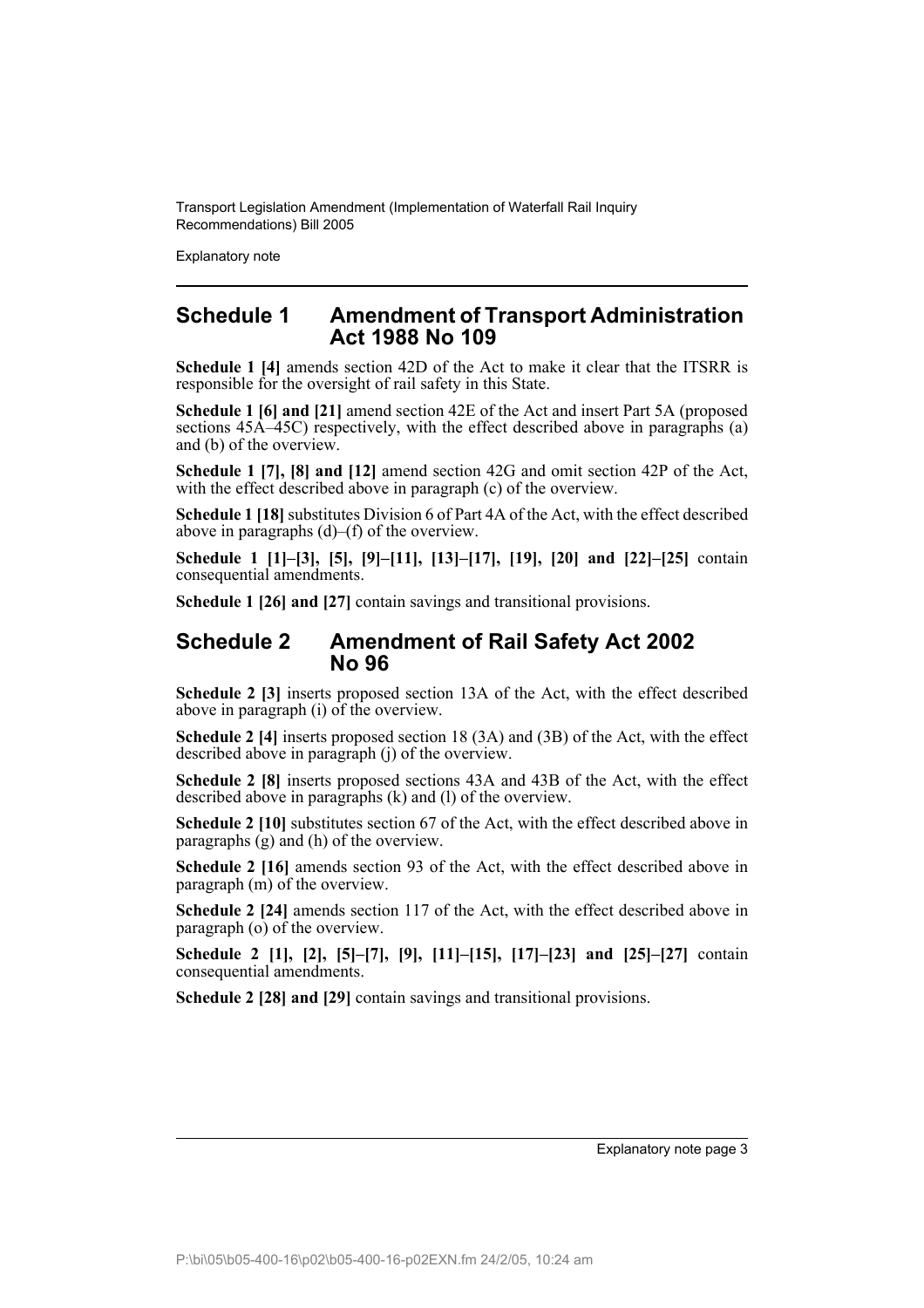Explanatory note

## **Schedule 3 Amendment of Passenger Transport Act 1990 No 39**

**Schedule 3 [3] and [4]** amend section 46B of the Act, with the effect described above in paragraphs (g) and (h) of the overview.

**Schedule 3 [1], [2], [5]–[9] and [11]–[13]** contain consequential amendments.

**Schedule 3 [10]** contains savings and transitional provisions.

## **Schedule 4 Amendment of Marine Safety Act 1998 No 121**

**Schedule 4 [3]** amends section 105 of the Act, with the effect described above in paragraph (g) of the overview.

**Schedule 4 [1], [2] and [4]** contain consequential amendments.

**Schedule 4 [5]** contains savings and transitional provisions.

## **Schedule 5 Amendment of Rail Safety (Drug and Alcohol Testing) Regulation 2003**

**Schedule 5** substitutes clause 9 of the Regulation, with the effect described above in paragraph (n) of the overview.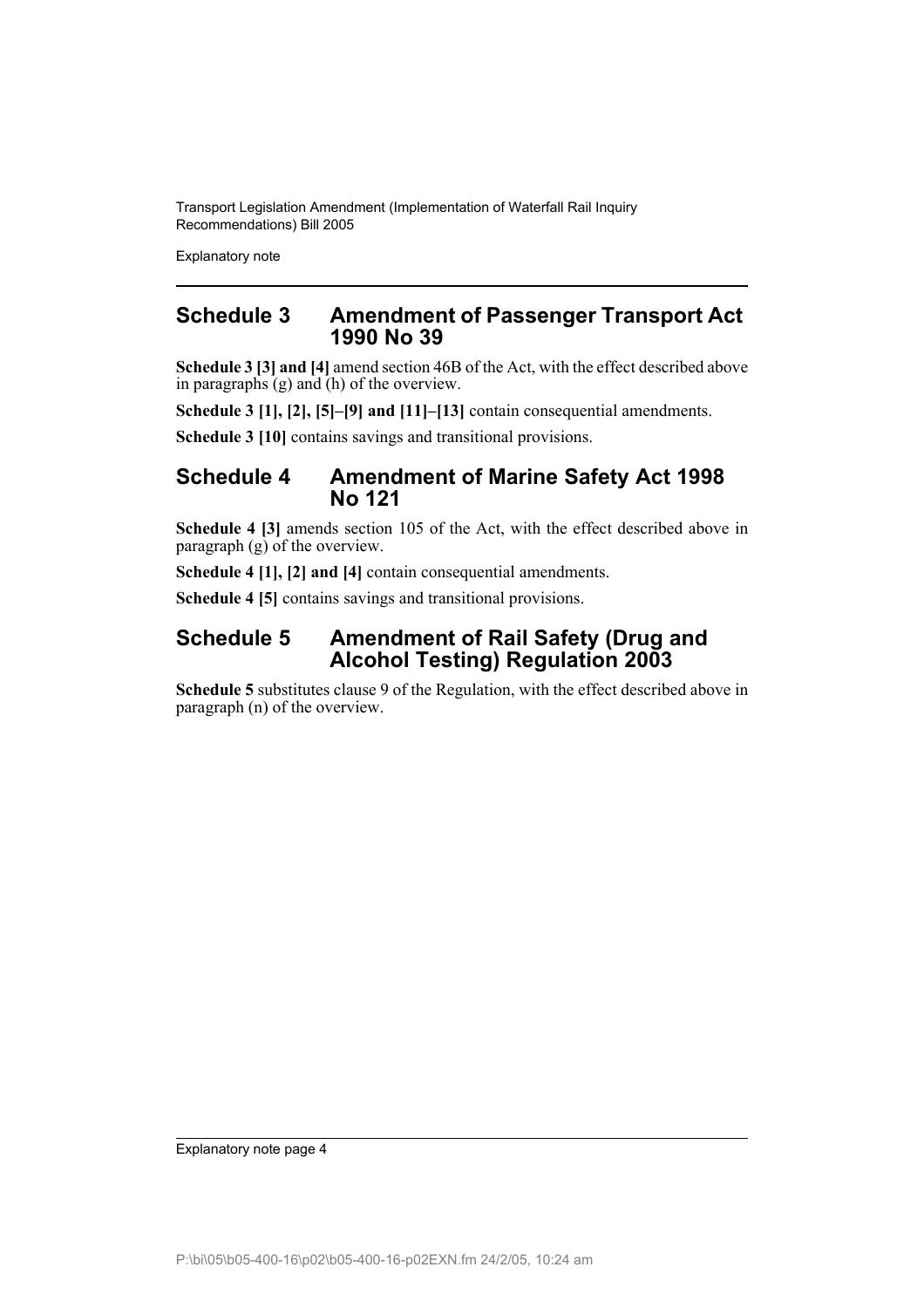Introduced by Mr J G Brogden, MP First print



New South Wales

# **Transport Legislation Amendment (Implementation of Waterfall Rail Inquiry Recommendations) Bill 2005**

# **Contents**

|            |                                                                        | Page |
|------------|------------------------------------------------------------------------|------|
|            | Name of Act                                                            |      |
| 2          | Commencement                                                           | 2    |
| 3          | Amendment of Acts                                                      | 2    |
| 4          | Amendment of Rail Safety (Drug and Alcohol Testing)<br>Regulation 2003 | 2    |
| Schedule 1 | Amendment of Transport Administration Act 1988 No 109                  | 3    |
| Schedule 2 | Amendment of Rail Safety Act 2002 No 96                                | 16   |
| Schedule 3 | Amendment of Passenger Transport Act 1990 No 39                        | 22   |
| Schedule 4 | Amendment of Marine Safety Act 1998 No 121                             | 24   |
| Schedule 5 | Amendment of Rail Safety (Drug and Alcohol Testing)                    |      |
|            | Regulation 2003                                                        | 25   |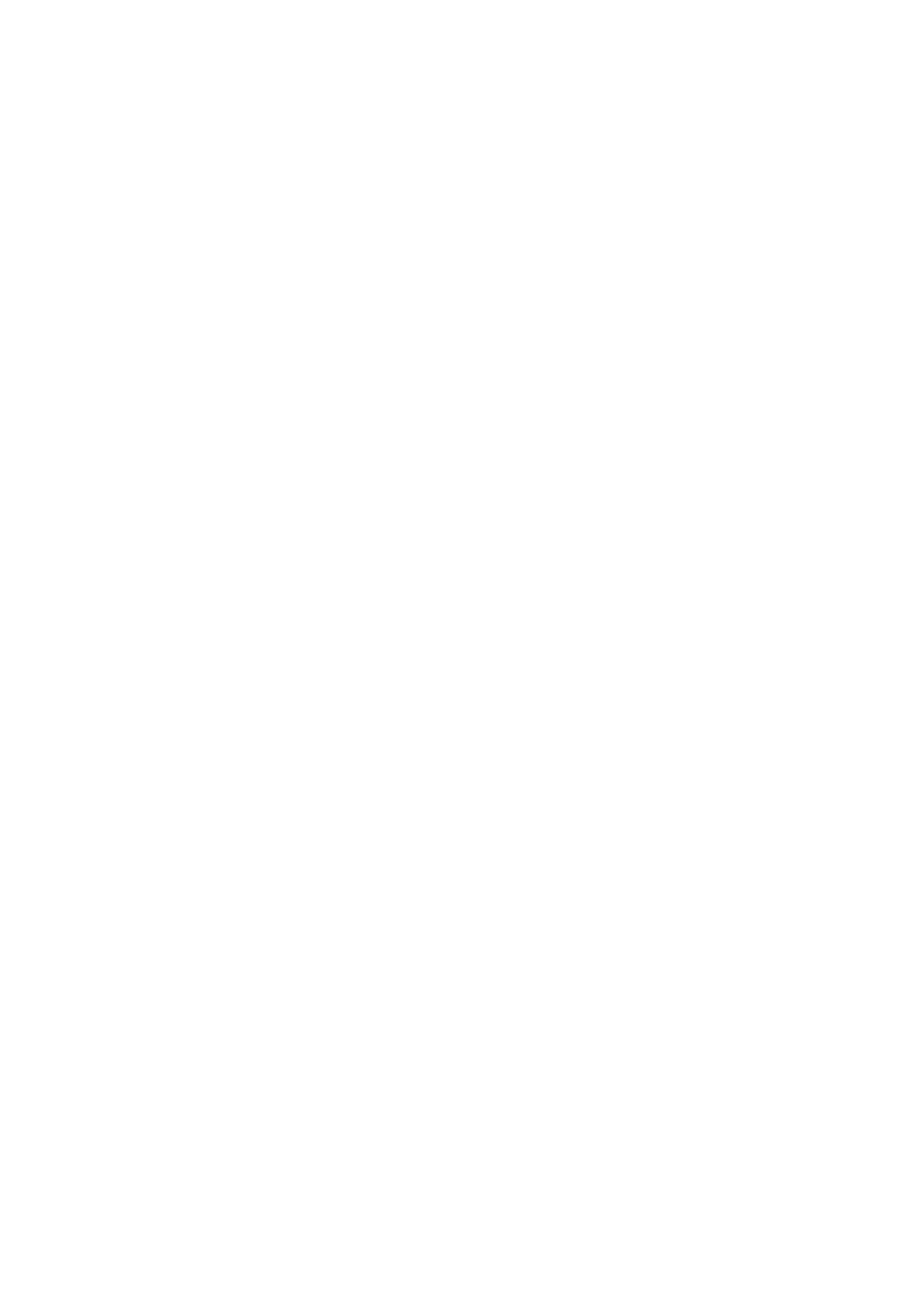

New South Wales

# **Transport Legislation Amendment (Implementation of Waterfall Rail Inquiry Recommendations) Bill 2005**

No , 2005

## **A Bill for**

An Act to amend the *Transport Administration Act 1988*, the *Rail Safety Act 2002*, the *Passenger Transport Act 1990* and other transport legislation to implement the recommendations of the Special Commission of Inquiry into the Waterfall Rail Accident.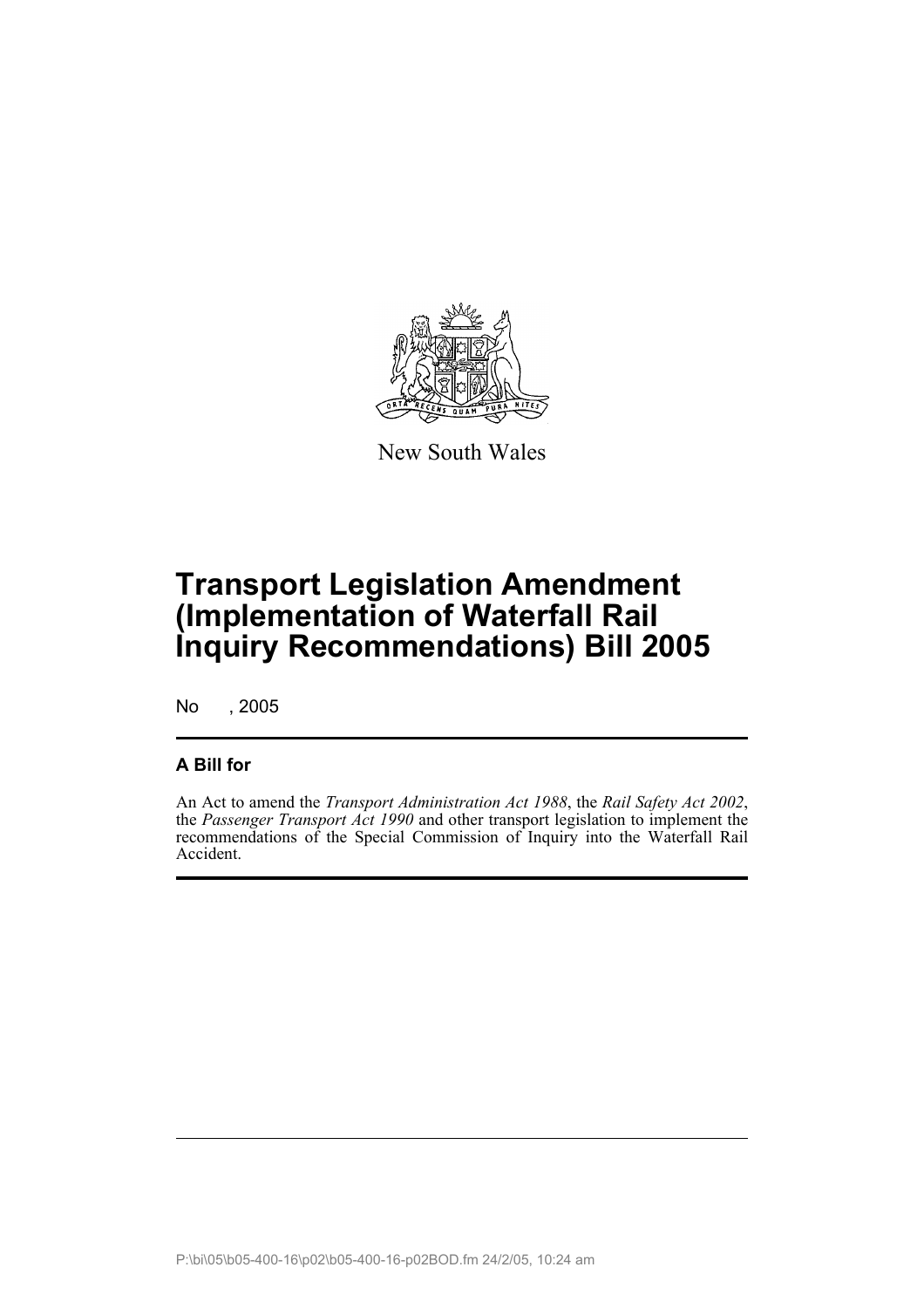<span id="page-7-3"></span><span id="page-7-2"></span><span id="page-7-1"></span><span id="page-7-0"></span>

|   | The Legislature of New South Wales enacts:                                                                                     |                |
|---|--------------------------------------------------------------------------------------------------------------------------------|----------------|
| 1 | Name of Act                                                                                                                    | $\overline{2}$ |
|   | This Act is the Transport Legislation Amendment (Implementation of<br><i>Waterfall Rail Inquiry Recommendations) Act 2005.</i> | 3<br>4         |
| 2 | <b>Commencement</b>                                                                                                            | 5              |
|   | This Act commences on the date of assent.                                                                                      | 6              |
| 3 | <b>Amendment of Acts</b>                                                                                                       | 7              |
|   | The Acts specified in Schedules 1–4 are amended as set out in those<br>Schedules.                                              | 8<br>9         |
| 4 | Amendment of Rail Safety (Drug and Alcohol Testing) Regulation 2003                                                            | 10             |
|   | The Rail Safety (Drug and Alcohol Testing) Regulation 2003 is<br>amended as set out in Schedule 5.                             | 11<br>12       |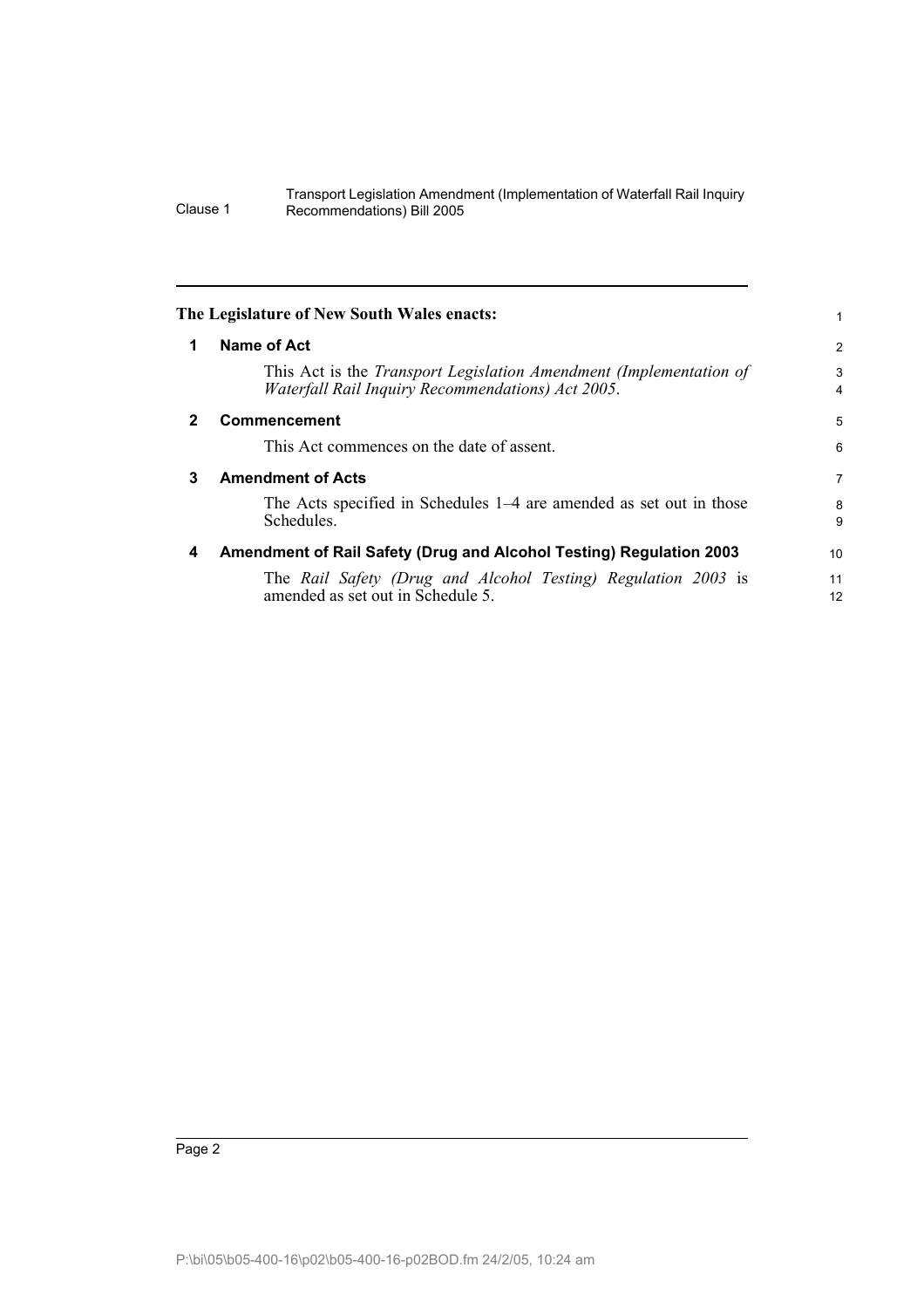Amendment of Transport Administration Act 1988 No 109 Schedule 1

<span id="page-8-0"></span>

|       | <b>Schedule 1</b>                  | <b>Amendment of Transport Administration</b><br><b>Act 1988 No 109</b>                                                                                                                      | 1<br>$\overline{2}$  |
|-------|------------------------------------|---------------------------------------------------------------------------------------------------------------------------------------------------------------------------------------------|----------------------|
|       |                                    | (Section 3)                                                                                                                                                                                 | 3                    |
| [1]   | <b>Section 3 Definitions</b>       |                                                                                                                                                                                             | 4                    |
|       |                                    | Insert in alphabetical order in section $3(1)$ :                                                                                                                                            | 5                    |
|       |                                    | <b>Chief Investigator</b> means the Chief Investigator of the Office of<br>Transport Safety Investigations appointed under section 42S.                                                     | 6<br>$\overline{7}$  |
|       |                                    | <b>Joint Committee</b> means the joint committee called the<br>Independent Transport Safety Regulator Oversight Committee,<br>constituted under this Act.                                   | 8<br>9<br>10         |
| [2]   | <b>Advisory Board"</b>             | Section 3 (1), definition of "Independent Transport Safety and Reliability                                                                                                                  | 11<br>12             |
|       | Omit the definition.               |                                                                                                                                                                                             | 13                   |
| [3]   | <b>Section 42A Definitions</b>     |                                                                                                                                                                                             | 14                   |
|       |                                    | Omit the definitions of <b>Board</b> and <b>Chief Investigator</b> .                                                                                                                        | 15                   |
| [4]   |                                    | <b>Section 42D General functions of ITSRR</b>                                                                                                                                               | 16                   |
|       | Insert after section $42D(2)$ (h): |                                                                                                                                                                                             | 17                   |
|       | (i)                                | without limiting any other functions conferred or imposed<br>on it, to be the body responsible for the oversight of rail<br>safety in this State.                                           | 18<br>19<br>20       |
| [5]   |                                    | Section 42E ITSRR may advise on and monitor safety and reliability                                                                                                                          | 21                   |
|       |                                    | Omit "Chairperson of the Board" from section 42E (2) (c).                                                                                                                                   | 22                   |
|       |                                    | Insert instead "Chief Investigator".                                                                                                                                                        | 23                   |
| [6]   | Section 42E (2) (e)                |                                                                                                                                                                                             | 24                   |
|       | Insert after section $42E(2)(d)$ : |                                                                                                                                                                                             | 25                   |
|       | (e)                                | the implementation of the recommendations contained in<br>Chapter 25 of the Final Report of the Special Commission<br>of Inquiry into the Waterfall Rail Accident dated 17<br>January 2005. | 26<br>27<br>28<br>29 |
| $[7]$ |                                    | Section 42G Reports to Parliament on performance                                                                                                                                            | 30                   |
|       |                                    | Omit "the Minister" in section $42G(1)$ and (3) wherever occurring.                                                                                                                         | 31                   |
|       |                                    | Insert instead "each House of Parliament".                                                                                                                                                  | 32                   |
|       |                                    |                                                                                                                                                                                             |                      |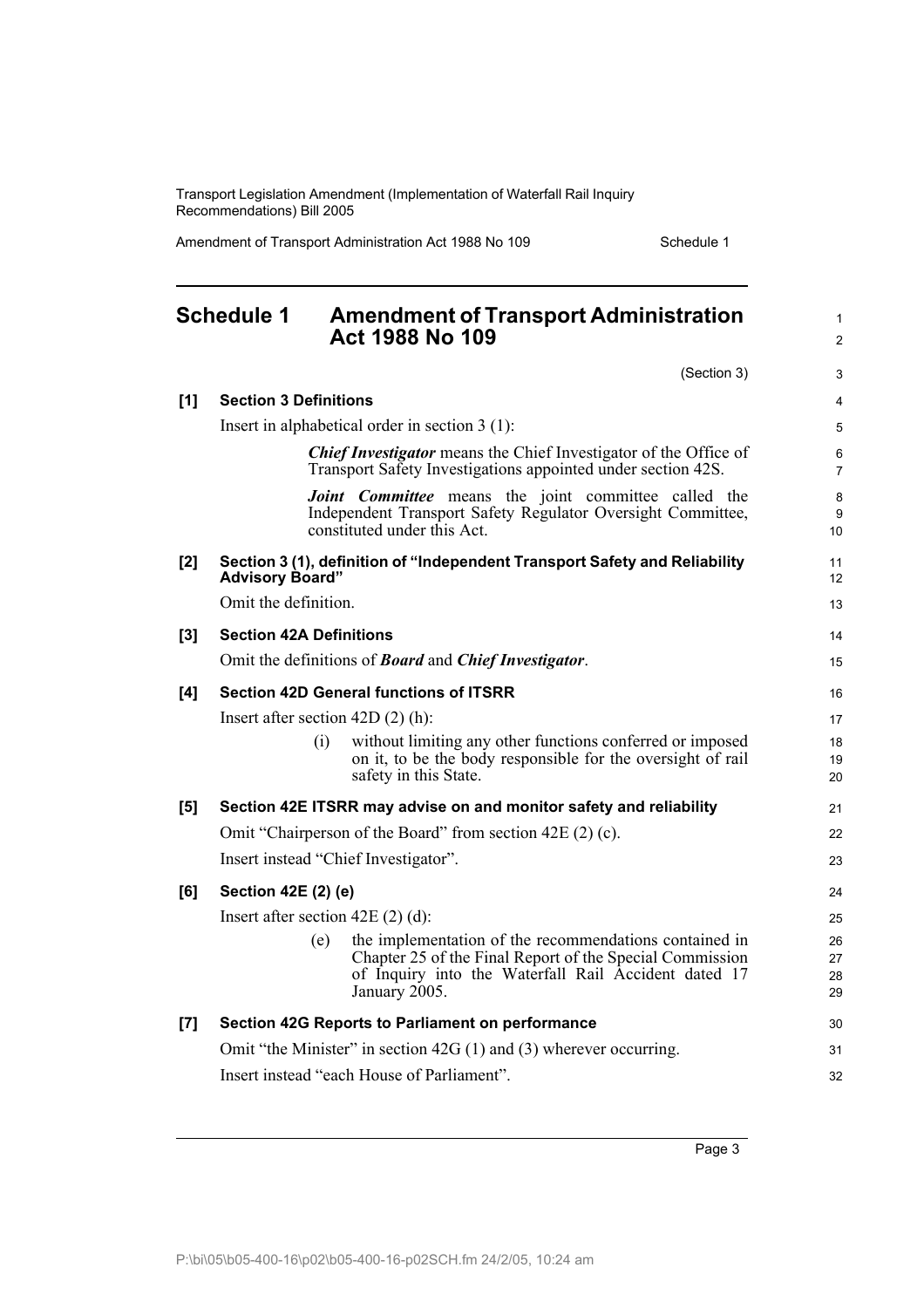| [8]    | Section 42G (4)                                                                                                                                                | 1                   |
|--------|----------------------------------------------------------------------------------------------------------------------------------------------------------------|---------------------|
|        | Insert after section $42G(3)$ :                                                                                                                                | $\overline{c}$      |
|        | Section 42ZA applies to a report to each House of Parliament<br>(4)<br>under this section in the same way as it applies to a report by the<br>Joint Committee. | 3<br>4<br>5         |
| [9]    | Section 42H Referral of reports to Independent Transport Safety and<br><b>Reliability Advisory Board</b>                                                       | 6<br>$\overline{7}$ |
|        | Omit the section.                                                                                                                                              | 8                   |
| $[10]$ | Section 42J Duties of authorities and owners and operators to<br>co-operate with ITSRR                                                                         | 9<br>10             |
|        | Omit "Chairperson of the Board" and "Chairperson" from section 42J (c).                                                                                        | 11                  |
|        | Insert instead "Chief Investigator".                                                                                                                           | 12                  |
| $[11]$ | <b>Section 42M Chief Executive of ITSRR</b>                                                                                                                    | 13                  |
|        | Omit section 42M (2).                                                                                                                                          | 14                  |
| $[12]$ | Section 42P Limitations on Ministerial control of ITSRR                                                                                                        | 15                  |
|        | Omit the section.                                                                                                                                              | 16                  |
| $[13]$ | <b>Section 42S Chief Investigator</b>                                                                                                                          | 17                  |
|        | Omit "on the recommendation of the Chairperson of the Board" wherever<br>occurring in section 42S (2) and (4).                                                 | 18<br>19            |
| $[14]$ | <b>Section 42S (3)</b>                                                                                                                                         | 20                  |
|        | Omit the subsection.                                                                                                                                           | 21                  |
| $[15]$ | Section 42S (6) (a)                                                                                                                                            | 22                  |
|        | Insert ", including the initiation of any such inquiry by the Chief Investigator"<br>after "rail safety inquiry".                                              | 23<br>24            |
| $[16]$ | Section 42S (6) (b)                                                                                                                                            | 25                  |
|        | Insert ", including the initiation of any such inquiry by the Chief Investigator"<br>after "transport safety inquiry".                                         | 26<br>27            |
| $[17]$ | Section 42S (6) (c) and note                                                                                                                                   | 28                  |
|        | Omit the paragraph and note. Insert instead:                                                                                                                   | 29                  |
|        | functions relating to an investigation under the <i>Marine</i><br>(c)<br>Safety Act 1998.                                                                      | 30<br>31            |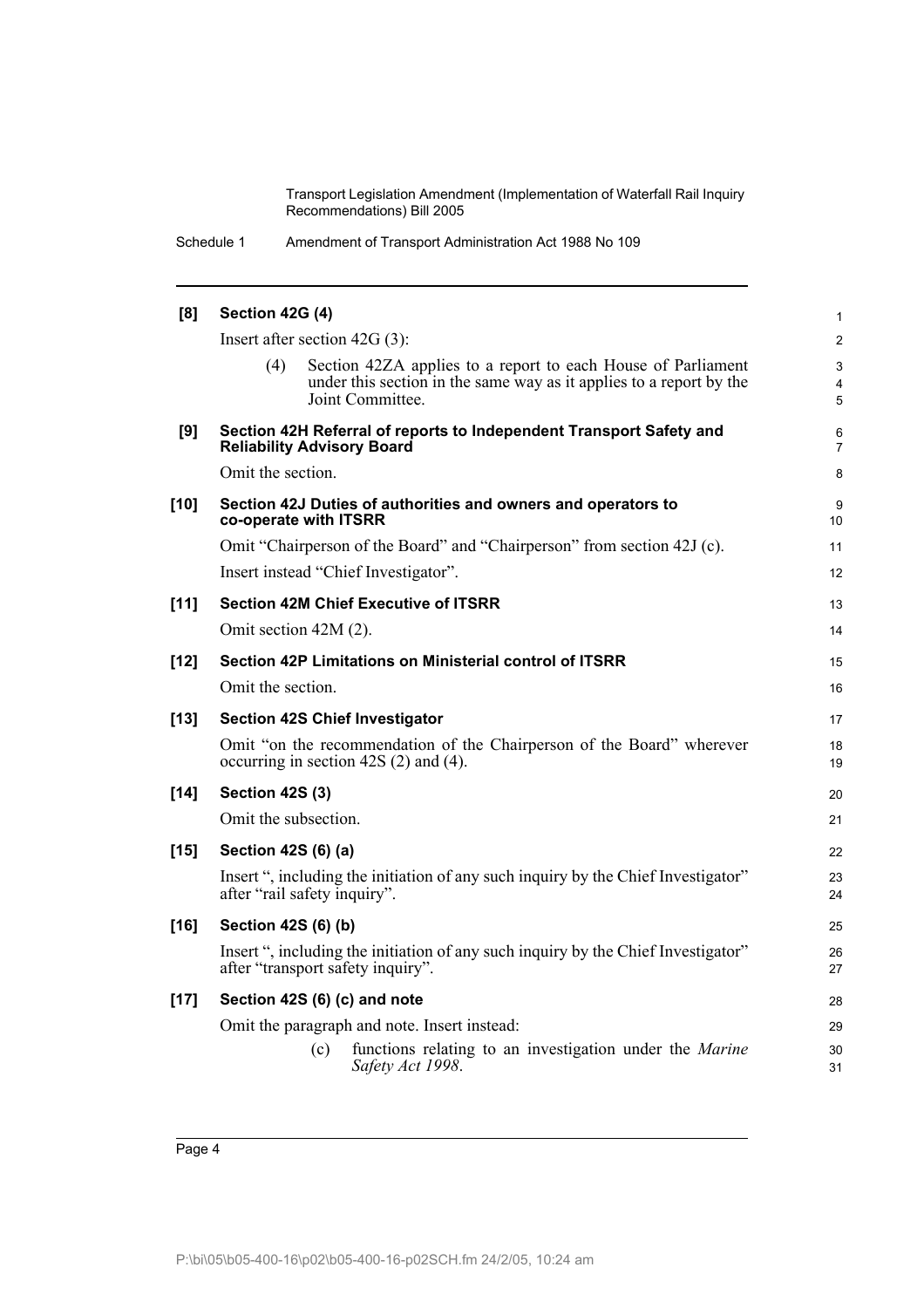Amendment of Transport Administration Act 1988 No 109 Schedule 1

| $[18]$ |     | Part 4A, Division 6 |                        | Omit Divisions 6 and 7. Insert instead:                                                                                                                                                                                                                                                                                                                                      | $\mathbf{1}$<br>$\overline{2}$         |
|--------|-----|---------------------|------------------------|------------------------------------------------------------------------------------------------------------------------------------------------------------------------------------------------------------------------------------------------------------------------------------------------------------------------------------------------------------------------------|----------------------------------------|
|        |     | <b>Division 6</b>   |                        | <b>Parliamentary accountability</b>                                                                                                                                                                                                                                                                                                                                          | 3                                      |
|        | 42T |                     | <b>Special reports</b> |                                                                                                                                                                                                                                                                                                                                                                              | 4                                      |
|        |     | (1)                 |                        | The ITSRR may, at any time, make a special report to the<br>Presiding Officer of each House of Parliament and must also<br>provide the Minister with a copy of the report (but only after<br>providing a copy to the Presiding Officer) on any matter arising<br>in respect of the discharge of the ITSRR's functions.                                                       | 5<br>6<br>$\overline{7}$<br>8<br>9     |
|        |     | (2)                 |                        | The ITSRR may include in a report under subsection (1) a<br>recommendation that the report be made public forthwith.                                                                                                                                                                                                                                                         | 10<br>11                               |
|        |     | (3)                 |                        | Section 42ZA applies to a special report to each House of<br>Parliament under this section in the same way as it applies to a<br>report by the Joint Committee.                                                                                                                                                                                                              | 12<br>13<br>14                         |
|        | 42U |                     |                        | <b>Constitution of Joint Committee</b>                                                                                                                                                                                                                                                                                                                                       | 15                                     |
|        |     | (1)                 |                        | As soon as practicable after the commencement of this Division,<br>a joint committee of members of Parliament, to be known as the<br>Independent Transport Safety Regulator Oversight Committee, is<br>to be appointed.                                                                                                                                                      | 16<br>17<br>18<br>19                   |
|        |     | (2)                 |                        | The Joint Committee has and may exercise the functions<br>conferred or imposed on it by or under this or any other Act.                                                                                                                                                                                                                                                      | 20<br>21                               |
|        | 42V |                     | <b>Functions</b>       |                                                                                                                                                                                                                                                                                                                                                                              | 22                                     |
|        |     | (1)                 |                        | The Joint Committee has the following functions under this Act:                                                                                                                                                                                                                                                                                                              | 23                                     |
|        |     |                     | (a)                    | to monitor and to review the exercise by the ITSRR of the<br>functions of the ITSRR under this or any other Act,                                                                                                                                                                                                                                                             | 24<br>25                               |
|        |     |                     | (b)                    | to monitor and to review the progress made with respect to<br>the implementation of the recommendations of the Final<br>Report of the Special Commission of Inquiry into the<br>Waterfall Rail Accident dated 17 January 2005,                                                                                                                                               | 26<br>27<br>28<br>29                   |
|        |     |                     | (c)                    | to report to both Houses of Parliament, with such<br>comments as it thinks fit, on any matter appertaining to the<br>ITSRR or connected with the exercise of the functions of<br>ITSRR or connected with the progress of the<br>implementation of the recommendations to which, in the<br>opinion of the Joint Committee, the attention of Parliament<br>should be directed. | 30<br>31<br>32<br>33<br>34<br>35<br>36 |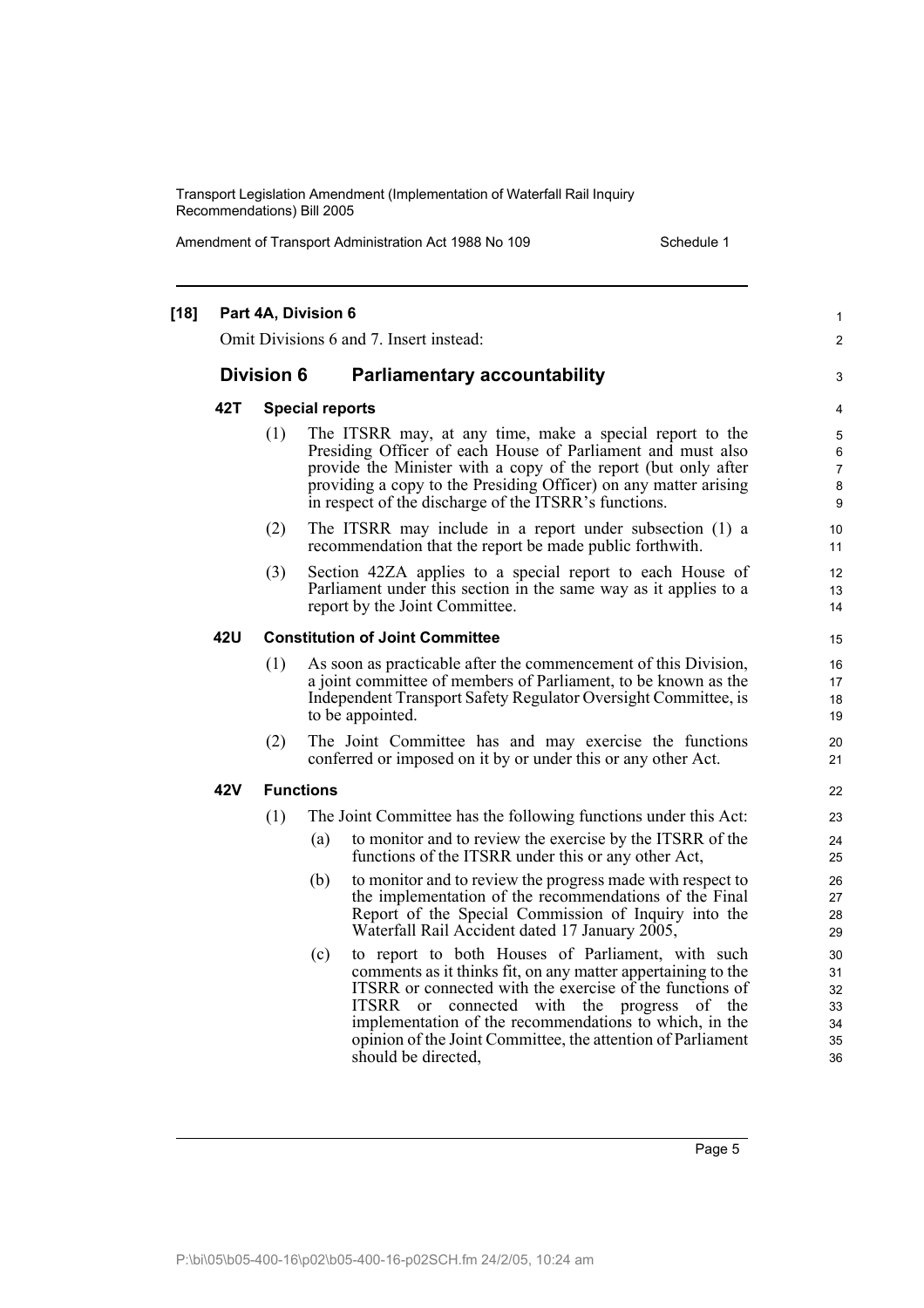Schedule 1 Amendment of Transport Administration Act 1988 No 109

|     |     | (d)               | to report to both Houses of Parliament any change that the<br>Joint Committee considers desirable in respect of the<br>functions, structures and procedures of the ITSRR or in<br>respect of the implementation of the recommendations,                           | $\mathbf{1}$<br>$\overline{2}$<br>3<br>$\overline{4}$ |
|-----|-----|-------------------|-------------------------------------------------------------------------------------------------------------------------------------------------------------------------------------------------------------------------------------------------------------------|-------------------------------------------------------|
|     |     | (e)               | to inquire into any question in connection with the Joint<br>Committee's functions which is referred to it by both<br>Houses of Parliament, and to report to both Houses on that<br>question.                                                                     | $\overline{5}$<br>6<br>$\overline{7}$<br>8            |
|     | (2) |                   | Nothing in this Division authorises the Joint Committee:                                                                                                                                                                                                          | 9                                                     |
|     |     | (a)               | to reconsider a decision to hold, or not to hold, a rail safety<br>inquiry or a transport safety inquiry, or                                                                                                                                                      | 10<br>11                                              |
|     |     | (b)               | reconsider<br>the<br>findings,<br>recommendations<br>to<br><sub>or</sub><br>determinations of a person conducting a rail safety inquiry<br>or a transport safety inquiry, the ITSRR or the Chief<br>Investigator in relation to a transport accident or incident. | 12<br>13<br>14<br>15                                  |
|     | (3) | section.          | The functions of the Joint Committee may be exercised in respect<br>of matters occurring before or after the commencement of this                                                                                                                                 | 16<br>17<br>18                                        |
| 42W |     | <b>Membership</b> |                                                                                                                                                                                                                                                                   | 19                                                    |
|     | (1) |                   | The Joint Committee is to consist of 7 members, of whom:                                                                                                                                                                                                          | 20                                                    |
|     |     | (a)               | 3 are to be members of, and appointed by, the Legislative<br>Council, and                                                                                                                                                                                         | 21<br>22                                              |
|     |     | (b)               | 4 are to be members of, and appointed by, the Legislative<br>Assembly.                                                                                                                                                                                            | 23<br>24                                              |
|     | (2) |                   | The appointment of members of the Joint Committee is, as far as<br>practicable, to be in accordance with the practice of Parliament<br>with reference to the appointment of members to serve on joint<br>committees of both Houses of Parliament.                 | 25<br>26<br>27<br>28                                  |
|     | (3) |                   | A person is not eligible for appointment as a member of the Joint<br>Committee if the person is a Minister of the Crown or a<br>Parliamentary Secretary.                                                                                                          | 29<br>30<br>31                                        |
| 42X |     | <b>Vacancies</b>  |                                                                                                                                                                                                                                                                   | 32                                                    |
|     | (1) |                   | A member of the Joint Committee ceases to hold office:                                                                                                                                                                                                            | 33                                                    |
|     |     | (a)               | when the Legislative Assembly is dissolved or expires by<br>the effluxion of time, or                                                                                                                                                                             | 34<br>35                                              |
|     |     | (b)               | if the member becomes a Minister of the Crown or a<br>Parliamentary Secretary, or                                                                                                                                                                                 | 36<br>37                                              |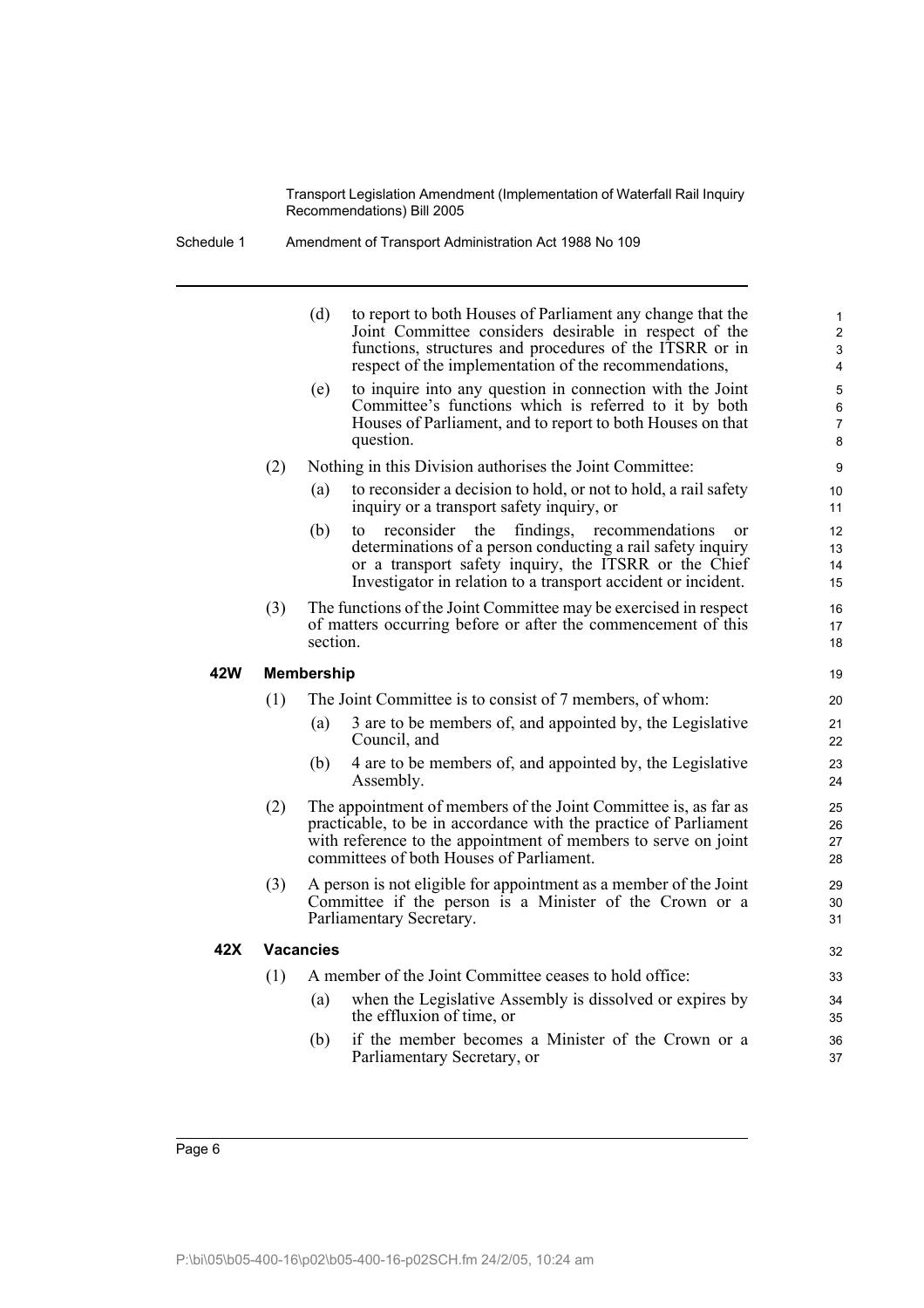Amendment of Transport Administration Act 1988 No 109 Schedule 1

|     |     | (c)<br>if the member ceases to be a member of the Legislative<br>Council or Legislative Assembly, or                                                                                                                                                                                                                         | 1<br>$\overline{2}$         |
|-----|-----|------------------------------------------------------------------------------------------------------------------------------------------------------------------------------------------------------------------------------------------------------------------------------------------------------------------------------|-----------------------------|
|     |     | if, being a member of the Legislative Council, the member<br>(d)<br>resigns the office by instrument in writing addressed to the<br>President of the Legislative Council, or                                                                                                                                                 | 3<br>4<br>5                 |
|     |     | if, being a member of the Legislative Assembly, the<br>(e)<br>member resigns the office by instrument in writing<br>addressed to the Speaker of the Legislative Assembly, or                                                                                                                                                 | 6<br>$\overline{7}$<br>8    |
|     |     | if the member is discharged from office by the House of<br>(f)<br>Parliament to which the member belongs.                                                                                                                                                                                                                    | 9<br>10 <sup>°</sup>        |
|     | (2) | Either House of Parliament may appoint one of its members to fill<br>a vacancy among the members of the Joint Committee appointed<br>by that House.                                                                                                                                                                          | 11<br>12 <sup>2</sup><br>13 |
| 42Y |     | <b>Chairperson and Vice-Chairperson</b>                                                                                                                                                                                                                                                                                      | 14                          |
|     | (1) | There is to be a Chairperson and a Vice-Chairperson of the Joint<br>Committee, who are to be elected by and from the members of the<br>Joint Committee.                                                                                                                                                                      | 15<br>16<br>17              |
|     | (2) | A member of the Joint Committee ceases to hold office as<br>Chairperson or Vice-Chairperson of the Joint Committee if:                                                                                                                                                                                                       | 18<br>19                    |
|     |     | the member ceases to be a member of the Committee, or<br>(a)                                                                                                                                                                                                                                                                 | 20                          |
|     |     | (b)<br>the member resigns the office by instrument in writing<br>presented to a meeting of the Committee, or                                                                                                                                                                                                                 | 21<br>22                    |
|     |     | the member is discharged from office by the Committee.<br>(c)                                                                                                                                                                                                                                                                | 23                          |
|     | (3) | At any time when the Chairperson is absent from New South<br>Wales or is, for any reason, unable to perform the duties of<br>Chairperson or there is a vacancy in that office, the<br>Vice-Chairperson may exercise the functions of the Chairperson<br>under this Act or under the <i>Parliamentary Evidence Act 1901</i> . | 24<br>25<br>26<br>27<br>28  |
| 42Z |     | <b>Procedure</b>                                                                                                                                                                                                                                                                                                             | 29                          |
|     | (1) | The procedure for the calling of meetings of the Joint Committee<br>and for the conduct of business at those meetings is, subject to<br>this Act, to be as determined by the Committee.                                                                                                                                      | 30<br>31<br>32              |
|     | (2) | The Clerk of the Legislative Assembly is to call the first meeting<br>of the Joint Committee in each Parliament in such manner as the<br>Clerk thinks fit.                                                                                                                                                                   | 33<br>34<br>35              |
|     | (3) | At a meeting of the Joint Committee, 3 members constitute a<br>quorum, but the Committee must meet as a joint committee at all<br>times.                                                                                                                                                                                     | 36<br>37<br>38              |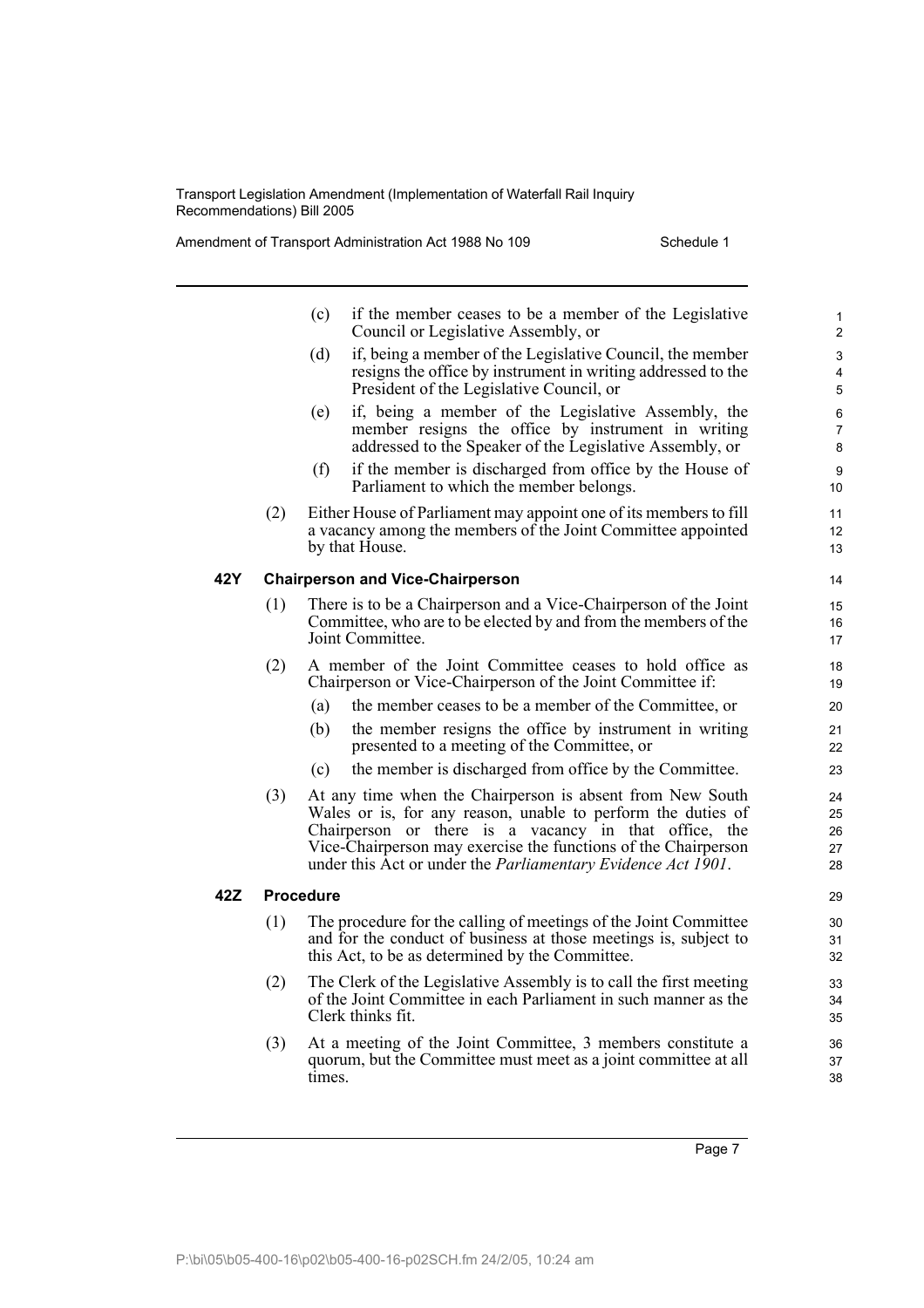Schedule 1 Amendment of Transport Administration Act 1988 No 109

|      | (4)             |          | The Chairperson or, in the absence of the Chairperson, the<br>Vice-Chairperson (or, in the absence of both the Chairperson and<br>the Vice-Chairperson, a member of the Joint Committee elected<br>to chair the meeting by the members present) is to preside at a<br>meeting of the Joint Committee. | $\mathbf{1}$<br>$\overline{c}$<br>3<br>4<br>$\overline{5}$ |
|------|-----------------|----------|-------------------------------------------------------------------------------------------------------------------------------------------------------------------------------------------------------------------------------------------------------------------------------------------------------|------------------------------------------------------------|
|      | (5)             |          | The Vice-Chairperson or other member presiding at a meeting of<br>the Joint Committee has, in relation to the meeting, all the<br>functions of the Chairperson.                                                                                                                                       | 6<br>$\overline{7}$<br>8                                   |
|      | (6)             |          | The Chairperson, Vice-Chairperson or other member presiding at<br>a meeting of the Joint Committee has a deliberative vote and, in<br>the event of an equality of votes, also has a casting vote.                                                                                                     | 9<br>10<br>11                                              |
|      | (7)             | voting.  | A question arising at a meeting of the Joint Committee is to be<br>determined by a majority of the votes of the members present and                                                                                                                                                                   | 12<br>13<br>14                                             |
|      | (8)             |          | The Joint Committee may sit and transact business despite any<br>prorogation of the Houses of Parliament or any adjournment of<br>either House of Parliament.                                                                                                                                         | 15<br>16<br>17                                             |
|      | (9)             |          | The Joint Committee may sit and transact business on a sitting<br>day of a House of Parliament during the time of sitting.                                                                                                                                                                            | 18<br>19                                                   |
| 42ZA |                 |          | Reporting when Parliament not in session                                                                                                                                                                                                                                                              | 20                                                         |
|      | (1)             |          | If a House of Parliament is not sitting when the Joint Committee<br>seeks to furnish a report to it, the Committee may present copies<br>of the report to the Clerk of the House.                                                                                                                     | 21<br>22<br>23                                             |
|      | (2)             |          | The report:                                                                                                                                                                                                                                                                                           | 24                                                         |
|      |                 | (a)      | on presentation and for all purposes is taken to have been<br>laid before the House, and                                                                                                                                                                                                              | 25<br>26                                                   |
|      |                 | (b)      | may be printed by authority of the Clerk, and                                                                                                                                                                                                                                                         | 27                                                         |
|      |                 | (c)      | if printed by authority of the Clerk, is for all purposes taken<br>to be a document published by or under the authority of the<br>House, and                                                                                                                                                          | 28<br>29<br>30                                             |
|      |                 | (d)      | is to be recorded in the Minutes, or Votes and Proceedings,<br>of the House on the first sitting day of the House after<br>receipt of the report by the Clerk.                                                                                                                                        | 31<br>32<br>33                                             |
| 42ZB | <b>Evidence</b> |          |                                                                                                                                                                                                                                                                                                       | 34                                                         |
|      | (1)             | records. | The Joint Committee has power to send for persons, papers and                                                                                                                                                                                                                                         | 35<br>36                                                   |
|      | (2)             |          | Subject to section 42ZC, the Joint Committee must take all<br>evidence in public.                                                                                                                                                                                                                     | 37<br>38                                                   |
|      |                 |          |                                                                                                                                                                                                                                                                                                       |                                                            |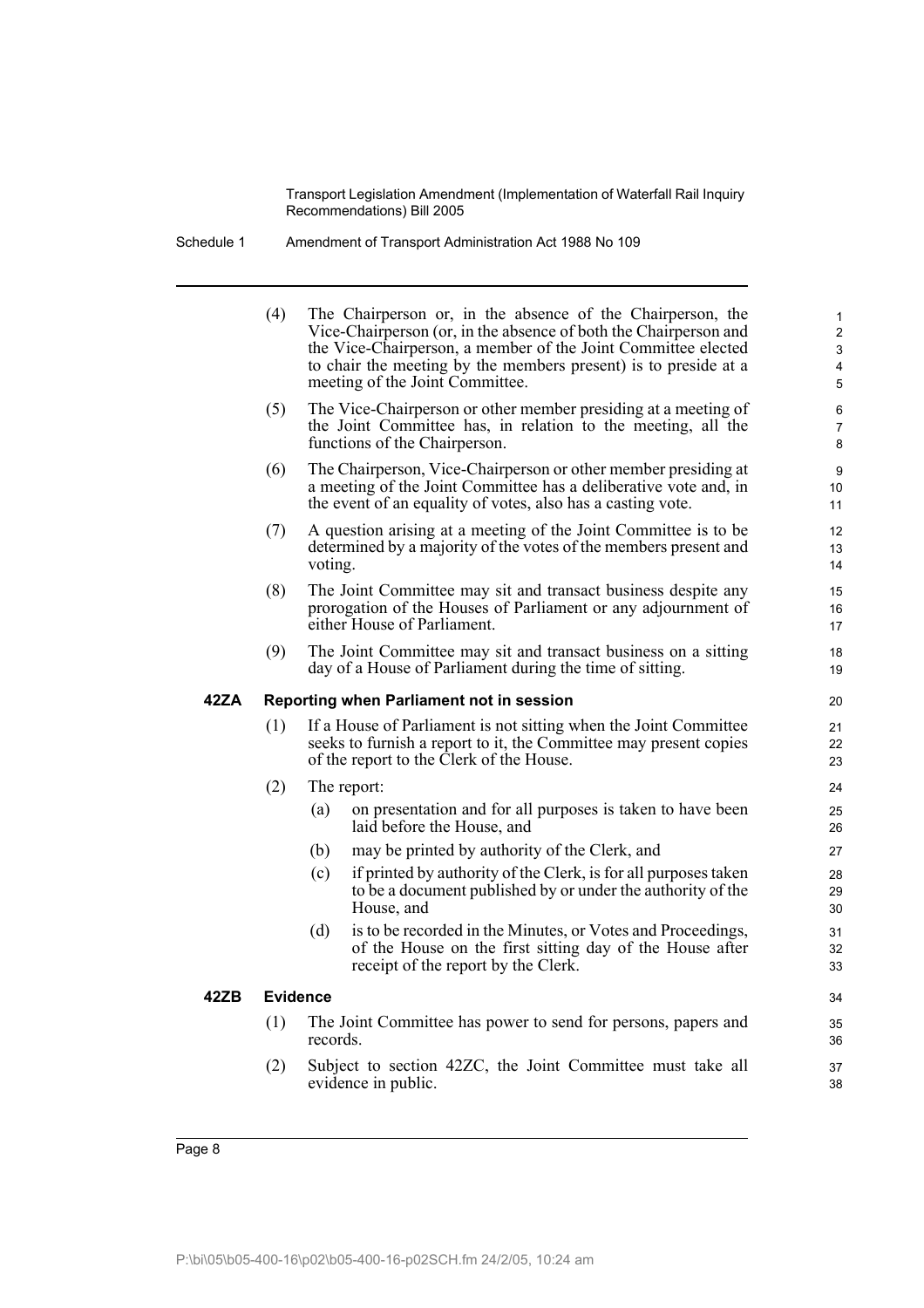Amendment of Transport Administration Act 1988 No 109 Schedule 1

(3) If the Joint Committee as constituted at any time has taken evidence in relation to a matter but the Committee as so constituted has ceased to exist before reporting on the matter, the Committee as constituted at any subsequent time, whether during the same or another Parliament, may consider that evidence as if it had taken the evidence. (4) The production of documents to the Joint Committee is to be in accordance with the practice of the Legislative Assembly with respect to the production of documents to select committees of the Legislative Assembly. **42ZC Confidentiality** (1) If any evidence proposed to be given before, or the whole or a part of a document produced or proposed to be produced to, the Joint Committee relates to a secret or confidential matter, the Committee may, and at the request of the witness giving the evidence or the person producing the document, must: (a) take the evidence in private, or (b) direct that the document, or the part of the document, be treated as confidential. (2) If any evidence proposed to be given before, or the whole or a part of a document produced or proposed to be produced in evidence to, the Joint Committee relates to a decision, finding, recommendation or determination referred to in section 42V (2), the Committee may (if it considers it appropriate in the particular case): (a) take the evidence in private, or (b) direct that the document, or the part of the document, be treated as confidential. (3) Despite any other provision of this section except subsection (8), the Joint Committee must not, and a person (including a member of the Committee) must not, disclose any evidence or the contents of a document or that part of a document to which subsection (2) applies. Maximum penalty: 20 penalty units or imprisonment for 3 months, or both. (4) If a direction under subsection (1) applies to a document or part of a document produced to the Joint Committee: 1 2 3 4 5 6 7 8  $\alpha$ 10 11 12 13 14 15 16 17 18 19 20 21 22 23 24 25 26 27 28 29  $30$ 31 32 33 34 35 36 37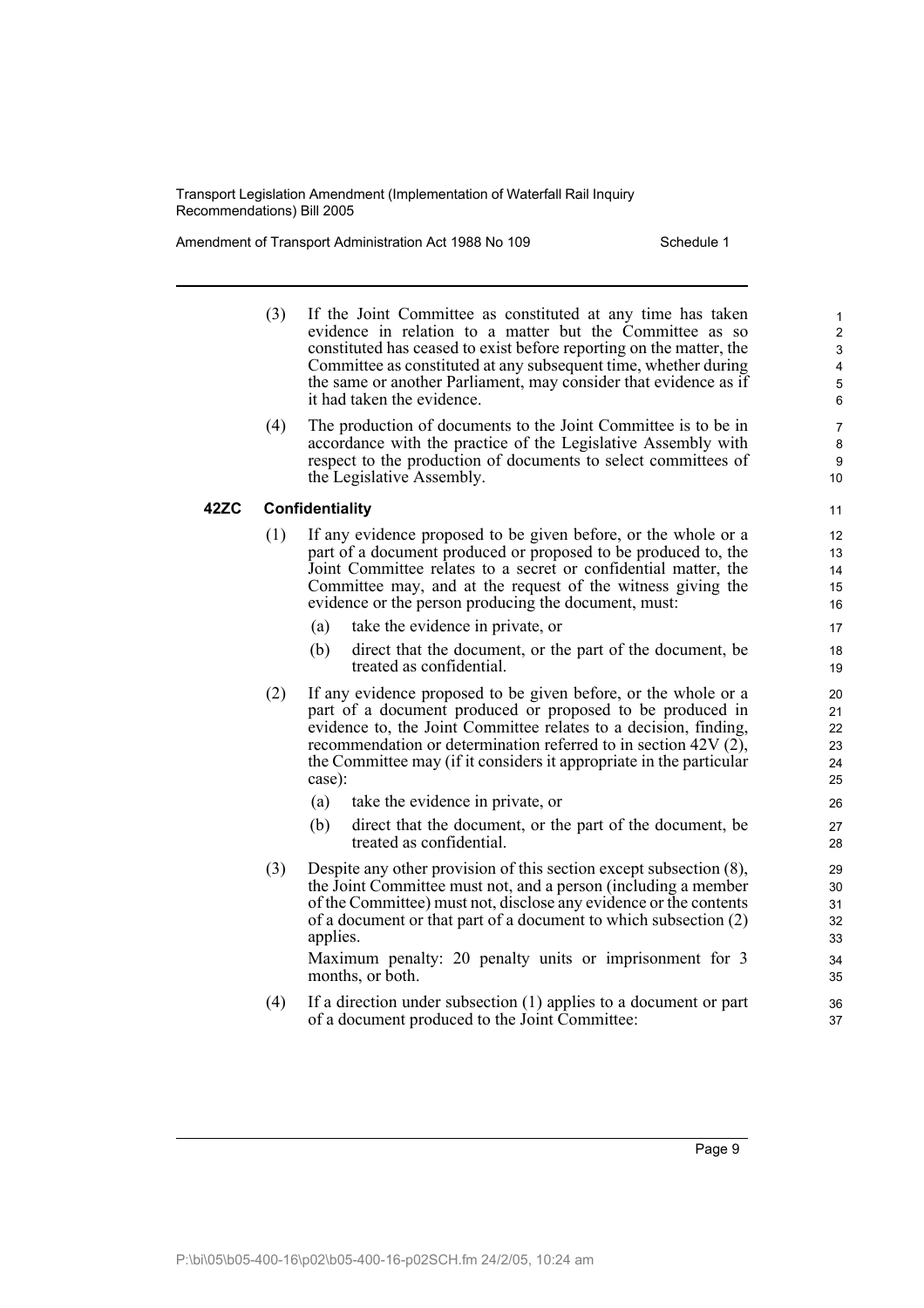Schedule 1 Amendment of Transport Administration Act 1988 No 109

| $\mathbf{1}$<br>$\overline{2}$<br>3<br>4 | (a)<br>the contents of the document or part are, for the purposes<br>of this section, to be regarded as evidence given by the<br>person producing the document or part and taken by the<br>Committee in private, and                                                                                                                       |      |
|------------------------------------------|--------------------------------------------------------------------------------------------------------------------------------------------------------------------------------------------------------------------------------------------------------------------------------------------------------------------------------------------|------|
| 5<br>6                                   | the person producing the document or part is, for the<br>(b)<br>purposes of this section, to be regarded as a witness.                                                                                                                                                                                                                     |      |
| 7<br>8                                   | If, at the request of a witness, evidence is taken by the Joint<br>Committee in private:                                                                                                                                                                                                                                                   | (5)  |
| 9<br>10                                  | the Committee must not, without the consent in writing of<br>(a)<br>the witness, and                                                                                                                                                                                                                                                       |      |
| 11<br>12<br>13                           | (b)<br>a person (including a member of the Committee) must not,<br>without the consent in writing of the witness and the<br>authority of the Committee under subsection (7),                                                                                                                                                               |      |
| 14                                       | disclose or publish the whole or a part of that evidence.                                                                                                                                                                                                                                                                                  |      |
| 15<br>16                                 | Maximum penalty: 20 penalty units or imprisonment for 3<br>months, or both.                                                                                                                                                                                                                                                                |      |
| 17<br>18<br>19<br>20<br>21               | If evidence is taken by the Joint Committee in private otherwise<br>than at the request of a witness, a person (including a member of<br>the Committee) must not, without the authority of the Committee<br>under subsection (7), disclose or publish the whole or a part of<br>that evidence.                                             | (6)  |
| 22<br>23                                 | Maximum penalty: 20 penalty units or imprisonment for 3<br>months, or both.                                                                                                                                                                                                                                                                |      |
| 24<br>25<br>26<br>27<br>28               | The Joint Committee may, in its discretion, disclose or publish or,<br>by writing under the hand of the Chairperson, authorise the<br>disclosure or publication of evidence taken in private by the<br>Committee, but this subsection does not operate so as to affect the<br>necessity for the consent of a witness under subsection (5). | (7)  |
| 29                                       | Nothing in this section prohibits:                                                                                                                                                                                                                                                                                                         | (8)  |
| 30<br>31                                 | (a)<br>the disclosure or publication of evidence that has already<br>been lawfully published, or                                                                                                                                                                                                                                           |      |
| 32<br>33<br>34<br>35                     | the disclosure or publication by a person of a matter of<br>(b)<br>which the person has become aware otherwise than by<br>reason, directly or indirectly, of the giving of evidence<br>before the Joint Committee.                                                                                                                         |      |
| 36<br>37                                 | This section has effect despite section 4 of the <i>Parliamentary</i><br>Papers (Supplementary Provisions) Act 1975.                                                                                                                                                                                                                       | (9)  |
| 38<br>39                                 | If evidence taken by the Joint Committee in private is disclosed<br>or published in accordance with this section:                                                                                                                                                                                                                          | (10) |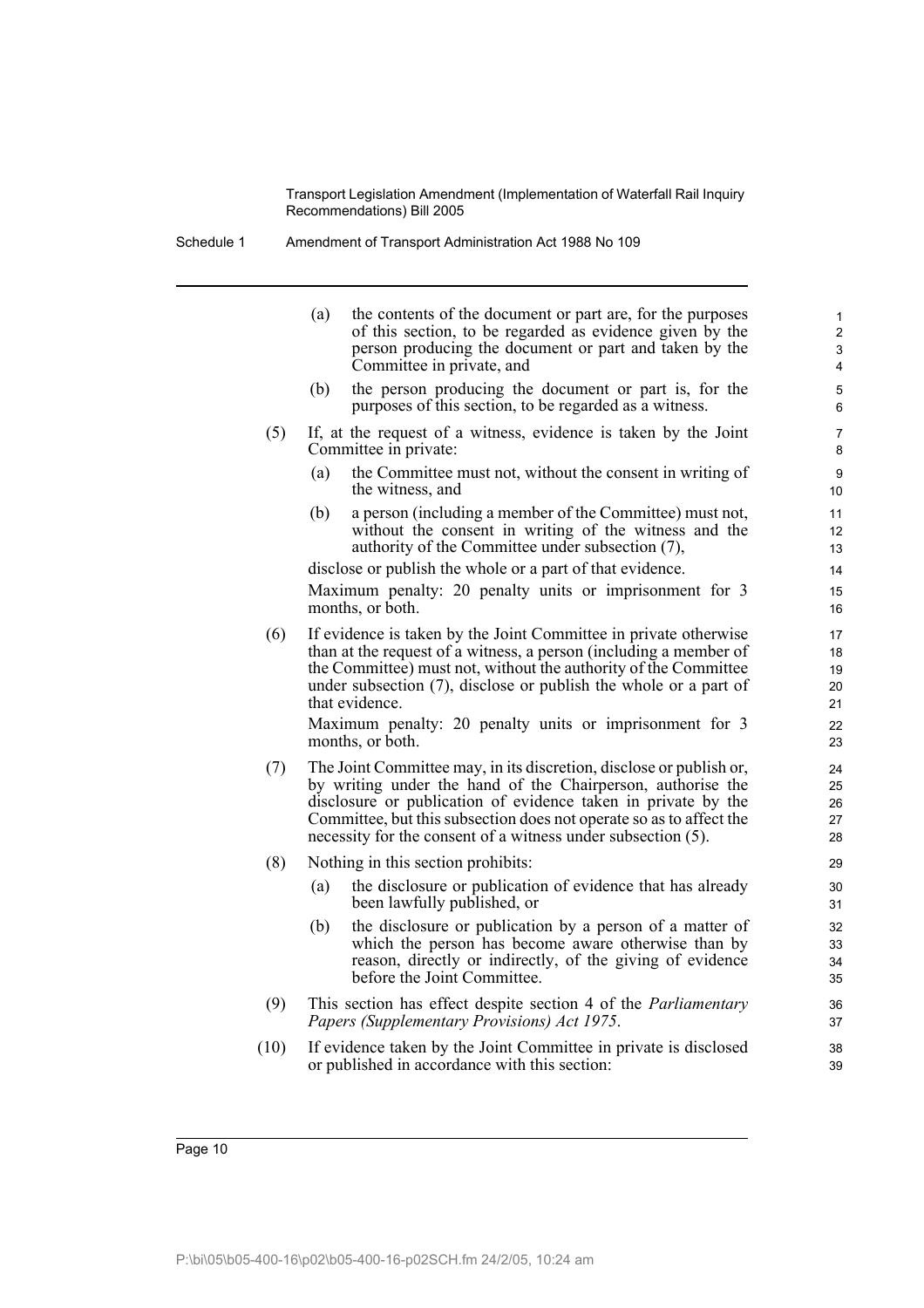Amendment of Transport Administration Act 1988 No 109 Schedule 1

- (a) sections 5 and 6 of the *Parliamentary Papers (Supplementary Provisions) Act 1975* apply to and in relation to the disclosure or publication as if it were a publication of that evidence under the authority of section 4 of that Act, and
- (b) Division 5 of Part 3 of, and Schedule 2 to, the *Defamation Act 1974* apply to and in relation to that evidence as if it were taken by the Committee in public.

### **42ZD Application of certain Acts**

For the purposes of the *Parliamentary Evidence Act 1901* and the *Parliamentary Papers (Supplementary Provisions) Act 1975* and for any other purposes:

- (a) the Joint Committee is to be regarded as a joint committee of the Legislative Council and Legislative Assembly, and
- (b) the proposal for the appointment of the Joint Committee is to be regarded as having originated in the Legislative Assembly.

### **42ZE Validity of certain acts or proceedings**

Any act or proceeding of the Joint Committee is, even though at the time when the act or proceeding was done, taken or commenced there was:

- (a) a vacancy in the office of a member of the Committee, or
- (b) any defect in the appointment, or any disqualification, of a member of the Committee,

as valid as if the vacancy, defect or disqualification did not exist and the Committee were fully and properly constituted.

### **42ZF Provisions relating to reports**

- (1) A copy of a report furnished to the Presiding Officer of a House of Parliament under this Division is to be laid before that House within 15 sitting days of that House after it is received by the Presiding Officer.
- (2) If a report includes a recommendation that the report be made public forthwith, a Presiding Officer of a House of Parliament may make it public whether or not that House is in session and whether or not the report has been laid before that House.
- (3) If such a report is made public by a Presiding Officer of a House of Parliament before it is laid before that House, it attracts the same privileges and immunities as if it had been laid before that House.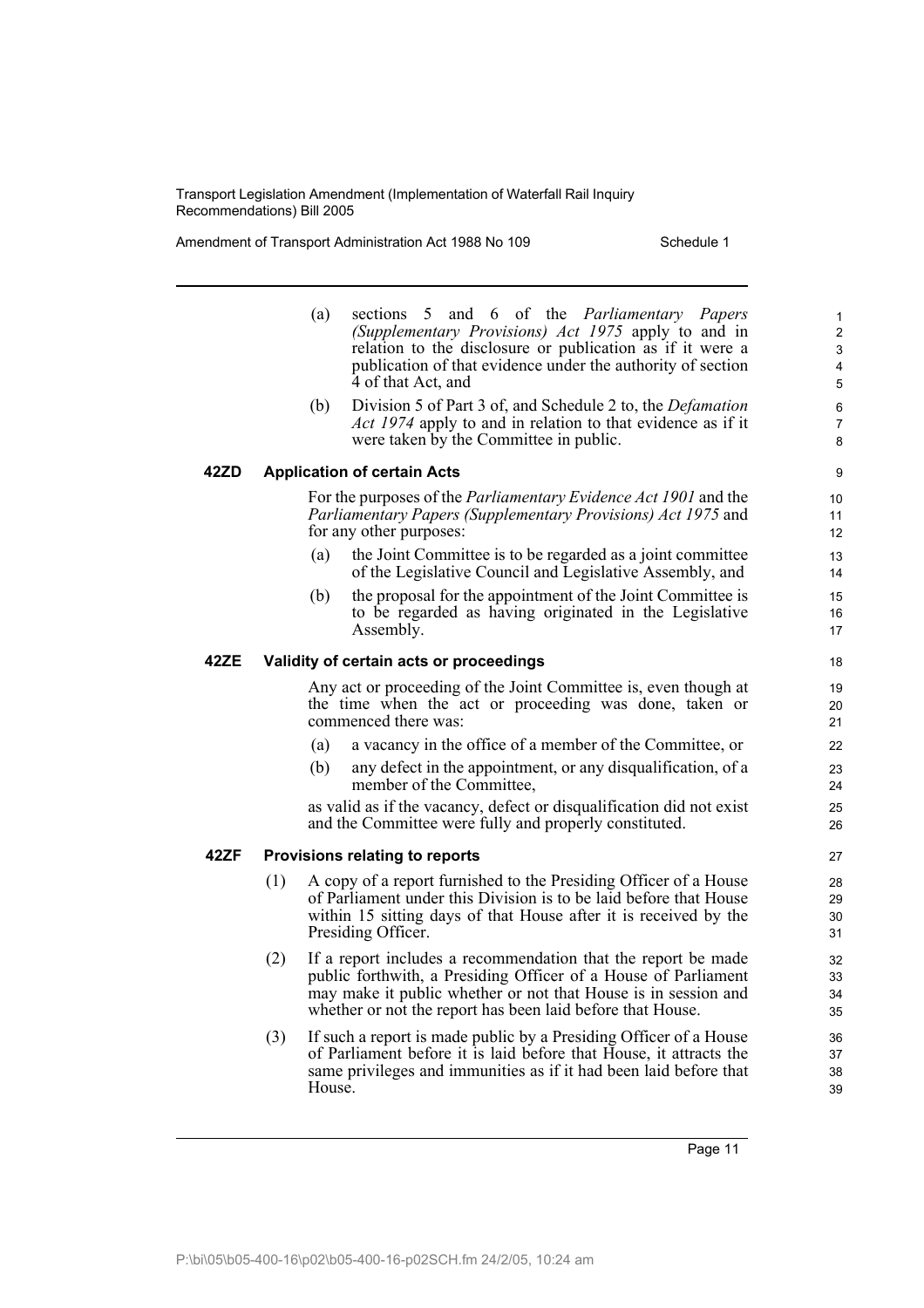| Schedule 1 | Amendment of Transport Administration Act 1988 No 109 |
|------------|-------------------------------------------------------|
|            |                                                       |

|      |         | (4)                  | A Presiding Officer need not inquire whether all or any<br>conditions precedent have been satisfied as regards a report<br>purporting to have been made and furnished in accordance with<br>this Act.                                      | 1<br>$\overline{2}$<br>3<br>4 |
|------|---------|----------------------|--------------------------------------------------------------------------------------------------------------------------------------------------------------------------------------------------------------------------------------------|-------------------------------|
| [19] |         |                      | <b>Section 43 Constitution of Transport Advisory Group</b>                                                                                                                                                                                 | 5                             |
|      |         |                      | Omit "Chairperson of the Independent Transport Safety and Reliability<br>Advisory Board" from section $43(2)(a)$ .                                                                                                                         | 6<br>7                        |
|      |         |                      | Insert instead "Chief Investigator".                                                                                                                                                                                                       | 8                             |
| [20] |         |                      | <b>Section 44 Functions of Transport Advisory Group</b>                                                                                                                                                                                    | 9                             |
|      |         |                      | Omit "Independent Transport Safety and Reliability Advisory Board"<br>wherever occurring in section $44$ (1) and (3).                                                                                                                      | 10<br>11                      |
|      |         |                      | Insert instead "ITSRR".                                                                                                                                                                                                                    | 12                            |
| [21] | Part 5A |                      |                                                                                                                                                                                                                                            | 13                            |
|      |         | Insert after Part 5: |                                                                                                                                                                                                                                            | 14                            |
|      |         |                      | Part 5A Waterfall rail inquiry recommendations                                                                                                                                                                                             | 15                            |
|      | 45A     |                      | <b>Definitions</b>                                                                                                                                                                                                                         | 16                            |
|      |         |                      | In this Part:                                                                                                                                                                                                                              | 17                            |
|      |         |                      | <b>Final Report</b> means the Final Report of the Special Commission<br>of Inquiry into the Waterfall Rail Accident dated 17 January<br>2005.                                                                                              | 18<br>19<br>20                |
|      |         |                      | <b>ITSRR</b> means the Independent Transport Safety and Reliability<br>Regulator.                                                                                                                                                          | 21<br>22                      |
|      | 45B     |                      | Implementation of recommendations                                                                                                                                                                                                          | 23                            |
|      |         | (1)                  | The Minister must ensure that all of the recommendations<br>contained in Chapter 25 of the Final Report are implemented not<br>later than one year after the commencement of this Part.                                                    | 24<br>25<br>26                |
|      |         | (2)                  | If a recommendation relates to RailCorp or any function of<br>RailCorp, the Minister may direct RailCorp in this respect and<br>any such direction is taken to be a direction relating to public<br>safety for the purposes of section 16. | 27<br>28<br>29<br>30          |
|      |         | (3)                  | If a recommendation relates to the ITSRR or any function of the<br>ITSRR, the ITSRR must use its best endeavours to ensure that the<br>recommendation is implemented not later than one year after the<br>commencement of this Part.       | 31<br>32<br>33<br>34          |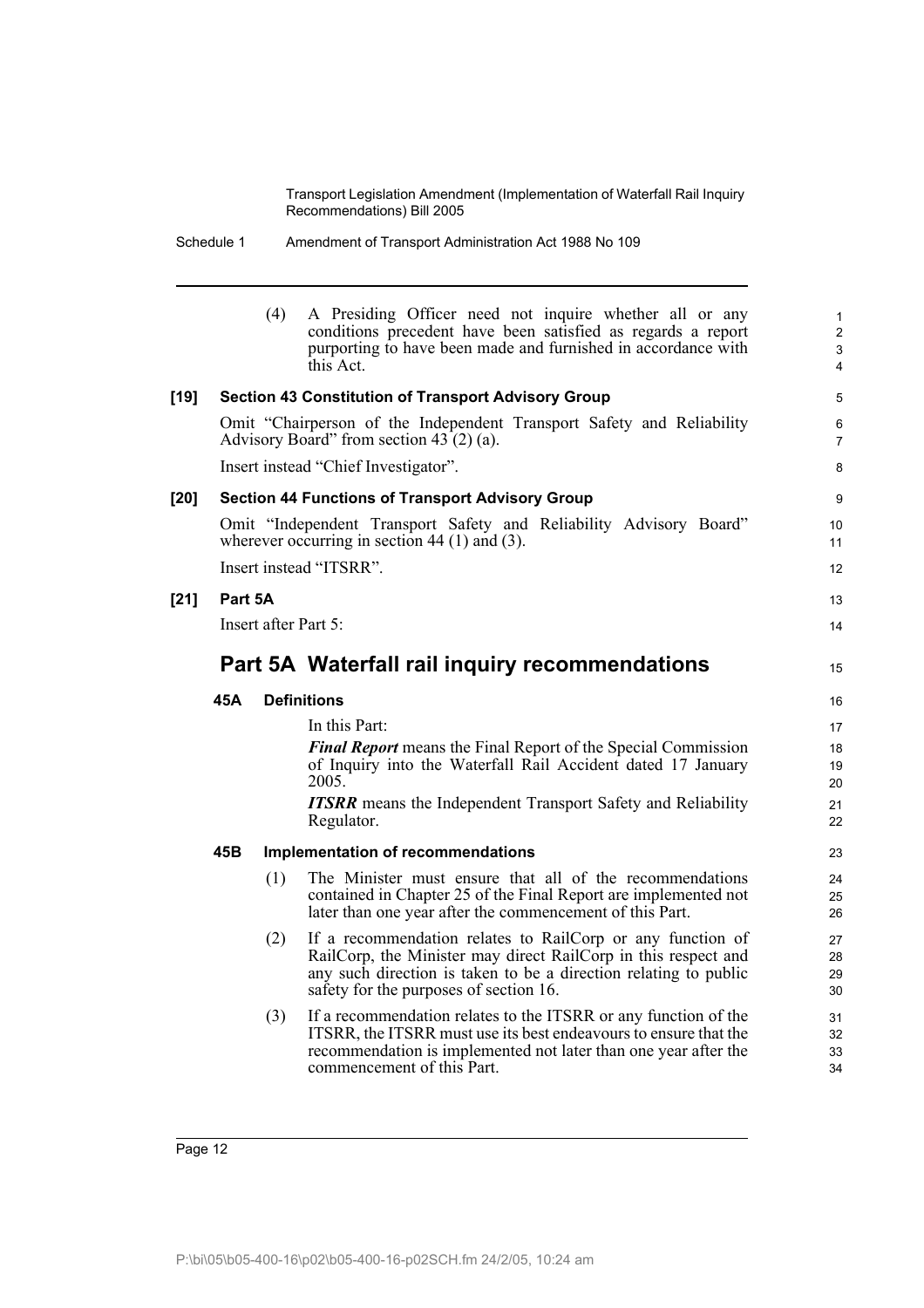Amendment of Transport Administration Act 1988 No 109 Schedule 1

|        |     | (4)                | If the Minister does not implement the recommendations in<br>accordance with subsection $(1)$ , the Minister must prepare a<br>report outlining the recommendations that have not been<br>implemented and the reasons for non-compliance and furnish a<br>report to the Presiding Officer of each House of Parliament. | 1<br>$\overline{2}$<br>3<br>4<br>5 |
|--------|-----|--------------------|------------------------------------------------------------------------------------------------------------------------------------------------------------------------------------------------------------------------------------------------------------------------------------------------------------------------|------------------------------------|
|        |     | (5)                | Section 42ZA applies to a report to each House of Parliament<br>under this section in the same way as it applies to a report by the<br>Joint Committee.                                                                                                                                                                | 6<br>$\overline{7}$<br>8           |
|        | 45C |                    | <b>Quarterly reports</b>                                                                                                                                                                                                                                                                                               | 9                                  |
|        |     | (1)                | The ITSRR must, not later than 1 week after 30 June, 30<br>September, 31 December and 31 March in each year, prepare a<br>report of all work and activities in respect of the implementation<br>of the recommendations contained in Chapter 25 of the Final<br>Report for the preceding 3 months, including:           | 10<br>11<br>12<br>13<br>14         |
|        |     |                    | a statement as to whether or not each recommendation has<br>(a)<br>been implemented, and                                                                                                                                                                                                                               | 15<br>16                           |
|        |     |                    | if a recommendation has been implemented, a statement as<br>(b)<br>to the effectiveness of the implementation, and                                                                                                                                                                                                     | 17<br>18                           |
|        |     |                    | if a recommendation has not been implemented, the means<br>(c)<br>by which the safety objective of the recommendation is<br>otherwise being, or going to be, achieved,                                                                                                                                                 | 19<br>20<br>21                     |
|        |     |                    | and furnish the report to the Presiding Officer of each House of<br>Parliament.                                                                                                                                                                                                                                        | 22<br>23                           |
|        |     | (2)                | The requirements contained in subsection (1) continue to apply<br>until all of the recommendations contained in Chapter 25 of the<br>Final Report have been fully implemented.                                                                                                                                         | 24<br>25<br>26                     |
| $[22]$ |     |                    | <b>Section 111 Disputes involving transport authorities</b>                                                                                                                                                                                                                                                            | 27                                 |
|        |     |                    | Omit "relating to a matter referred to in section 42P $(2)$ " from section 111 (5).                                                                                                                                                                                                                                    | 28                                 |
| $[23]$ |     |                    | Section 112 Personal liability of certain persons                                                                                                                                                                                                                                                                      | 29                                 |
|        |     | section $112(2)$ . | Omit "Chairperson of the Independent Transport Safety and Reliability<br>Advisory Board" from the definition of <i>member of a transport authority</i> in                                                                                                                                                              | 30<br>31<br>32                     |
|        |     |                    | Insert instead "Chief Investigator".                                                                                                                                                                                                                                                                                   | 33                                 |
| $[24]$ |     |                    | Section 112 (2), definition of "transport authority"                                                                                                                                                                                                                                                                   | 34                                 |
|        |     |                    | Omit paragraph (a2).                                                                                                                                                                                                                                                                                                   | 35                                 |
|        |     |                    |                                                                                                                                                                                                                                                                                                                        |                                    |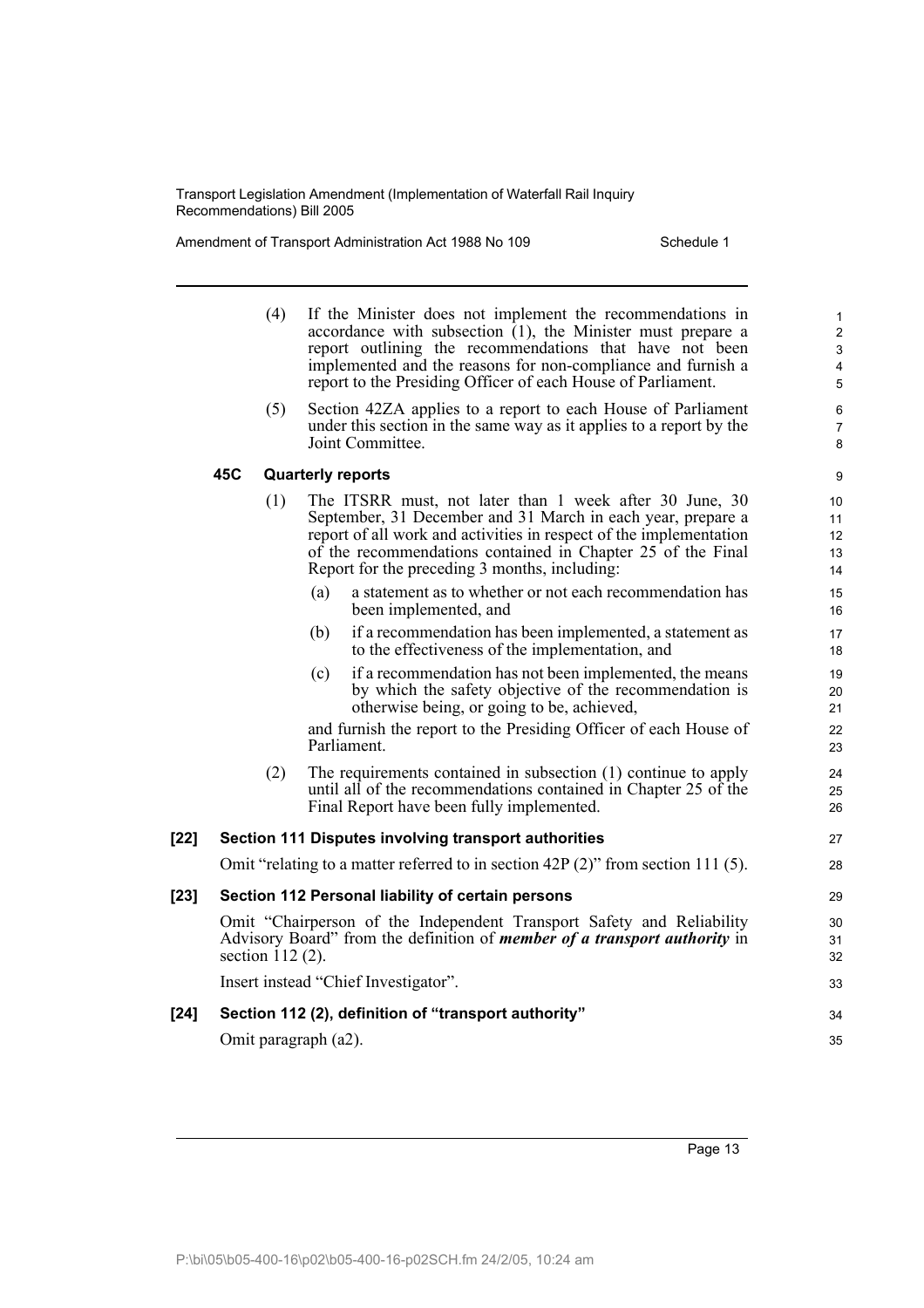| Schedule 1 | Amendment of Transport Administration Act 1988 No 109 |  |
|------------|-------------------------------------------------------|--|
|------------|-------------------------------------------------------|--|

| $[25]$ |     |     | Schedule 2A Constitution and procedure of Independent Transport<br><b>Safety and Reliability Advisory Board</b>                                                                                                                             | 1<br>2               |
|--------|-----|-----|---------------------------------------------------------------------------------------------------------------------------------------------------------------------------------------------------------------------------------------------|----------------------|
|        |     |     | Omit the Schedule.                                                                                                                                                                                                                          | 3                    |
| $[26]$ |     |     | Schedule 7 Savings, transitional and other provisions                                                                                                                                                                                       | 4                    |
|        |     |     | Insert at the end of clause $2(1)$ :                                                                                                                                                                                                        | 5                    |
|        |     |     | Transport Legislation Amendment (Implementation of Waterfall<br>Rail Inquiry Recommendations) Act 2005                                                                                                                                      | 6<br>$\overline{7}$  |
| $[27]$ |     |     | Schedule 7, Part 13                                                                                                                                                                                                                         | 8                    |
|        |     |     | Insert after Part 12:                                                                                                                                                                                                                       | 9                    |
|        |     |     | Part 13 Provisions consequent on enactment of<br><b>Transport Legislation Amendment</b><br>(Implementation of Waterfall Rail Inquiry                                                                                                        | 10<br>11<br>12       |
|        |     |     | <b>Recommendations) Act 2005</b>                                                                                                                                                                                                            | 13                   |
|        | 148 |     | <b>Definitions</b>                                                                                                                                                                                                                          | 14                   |
|        |     |     | In this Part:                                                                                                                                                                                                                               | 15                   |
|        |     |     | former Board means the Independent Transport Safety and<br>Reliability Advisory Board constituted by this Act before the<br>commencement of the amending Act.                                                                               | 16<br>17<br>18       |
|        |     |     | <i>rail safety inquiry</i> means an inquiry under section 67 of the Rail<br>Safety Act 2002.                                                                                                                                                | 19<br>20             |
|        |     |     | <b>the amending Act</b> means the Transport Legislation Amendment<br>(Implementation of Waterfall Rail Inquiry Recommendations)<br><i>Act</i> 2005.                                                                                         | 21<br>22<br>23       |
|        |     |     | <i>transport safety inquiry</i> means an inquiry under section 46B of<br>the Passenger Transport Act 1990.                                                                                                                                  | 24<br>25             |
|        | 149 |     | <b>Members and Chairperson of former Board</b>                                                                                                                                                                                              | 26                   |
|        |     | (1) | A person who, immediately before the commencement of the<br>amending Act, held office as a member or Chairperson of the<br>former Board ceases to hold office as such on that<br>commencement.                                              | 27<br>28<br>29<br>30 |
|        |     | (2) | A person who ceases to hold office as a member or Chairperson<br>of the former Board because of the operation of the amending Act<br>is not entitled to be paid any remuneration or compensation<br>because of ceasing to hold that office. | 31<br>32<br>33<br>34 |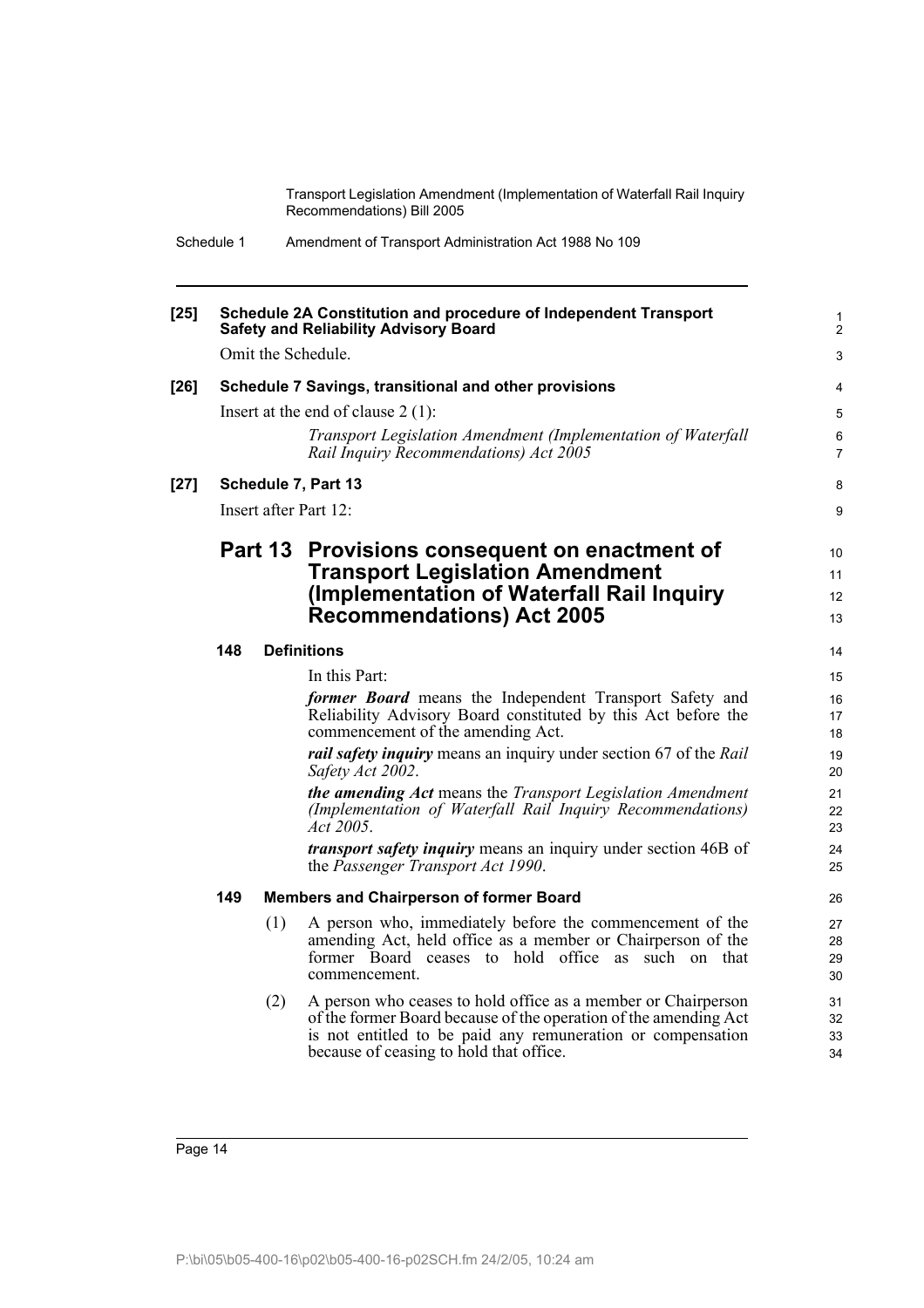Amendment of Transport Administration Act 1988 No 109 Schedule 1

### **150 Inquiries**

- (1) This Act, the *Rail Safety Act 2002* and the *Passenger Transport Act 1990*, as in force immediately before the commencement of the amending Act, continue to apply to and in respect of a rail safety inquiry or transport safety inquiry commenced by the former Board before that commencement.
- (2) The functions of the Chairperson of the former Board are to be exercised by the Chief Investigator for the purposes of any such inquiry.

**151 Investigations**

- (1) The *Marine Safety Act 1998*, as in force immediately before the commencement of the amending Act, continues to apply to and in respect of an investigation under that Act, where the Chairperson of the former Board was appointed as the investigator before that commencement.
- (2) The functions of the Chairperson of the former Board are to be exercised by the Chief Investigator for the purposes of any such investigation.

#### **152 Inquiries and investigations relating to previous accident or incident**

This Act, the *Rail Safety Act 2002*, the *Passenger Transport Act 1990* and the *Marine Safety Act 1998*, as amended by the amending Act, apply in respect of an accident or incident that occurred before the commencement of the amending Act, if an inquiry or investigation into the accident or incident was not initiated before that commencement.

26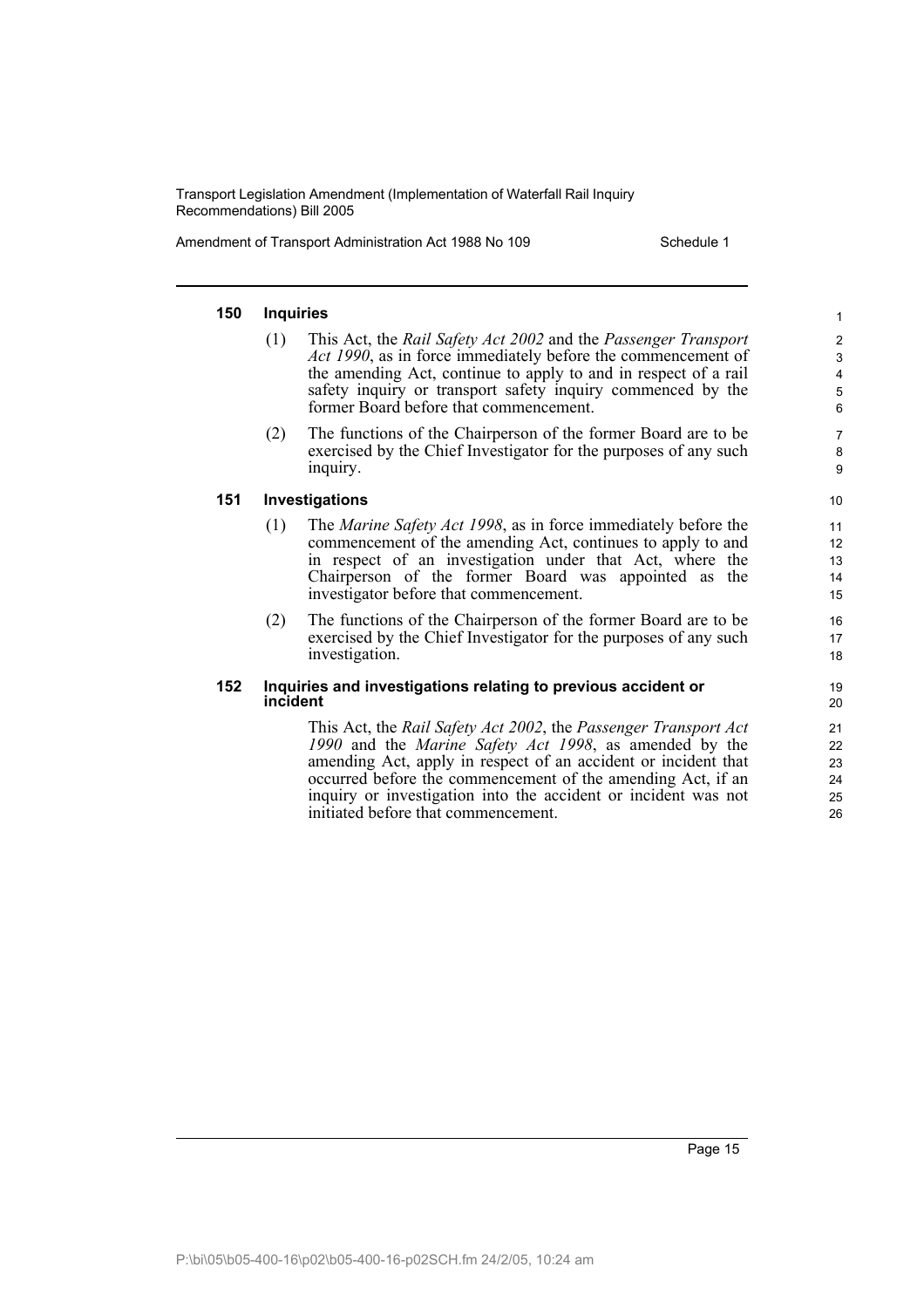> 1 2

| Schedule 2 | Amendment of Rail Safety Act 2002 No 96 |
|------------|-----------------------------------------|
|------------|-----------------------------------------|

## <span id="page-21-0"></span>**Schedule 2 Amendment of Rail Safety Act 2002 No 96**

|     |                    | (Section 3)                                                                                                                                                                          | 3                              |
|-----|--------------------|--------------------------------------------------------------------------------------------------------------------------------------------------------------------------------------|--------------------------------|
| [1] |                    | <b>Section 4 Interpretation</b>                                                                                                                                                      | 4                              |
|     |                    | Insert in alphabetical order in section $4(1)$ :                                                                                                                                     | 5                              |
|     |                    | <b>Chief Investigator</b> means the Chief Investigator of the Office of<br>Transport Safety Investigations appointed under section 42S of<br>the Transport Administration Act 1988.  | $\,6\,$<br>$\overline{7}$<br>8 |
| [2] | Section 4 (1)      |                                                                                                                                                                                      | 9                              |
|     | <b>Board</b>       | Omit the definition of Independent Transport Safety and Reliability Advisory                                                                                                         | 10<br>11                       |
| [3] | <b>Section 13A</b> |                                                                                                                                                                                      | 12                             |
|     |                    | Insert after section 13:                                                                                                                                                             | 13                             |
|     | 13A                | <b>Communications protocols and procedures</b>                                                                                                                                       | 14                             |
|     | (1)                | An applicant for accreditation must give to the ITSRR a<br>document describing its communications systems, protocols and<br>procedures.                                              | 15<br>16<br>17                 |
|     | (2)                | The communications protocols and procedures must comply with<br>any requirements prescribed by the regulations or contained in<br>guidelines issued by the ITSRR under this section. | 18<br>19<br>20                 |
|     | (3)                | A guideline issued by the ITSRR under this section must be<br>published in the Gazette.                                                                                              | 21<br>22                       |
| [4] |                    | <b>Section 18 Grant of accreditation</b>                                                                                                                                             | 23                             |
|     |                    | Insert after section $18(3)$ :                                                                                                                                                       | 24                             |
|     | (3A)               | An accreditation must be for a specified period of not more than<br>3 years.                                                                                                         | 25<br>26                       |
|     | (3B)               | This Act applies to an application for a renewal of an<br>accreditation in the same way that it applies to an application for<br>accreditation.                                      | 27<br>28<br>29                 |
| [5] |                    | Section 18A Referral to Chief Investigator                                                                                                                                           | 30                             |
|     | "Board".           | Omit "Independent Transport Safety and Reliability Advisory Board" and                                                                                                               | 31<br>32                       |
|     |                    | Insert instead "Chief Investigator".                                                                                                                                                 | 33                             |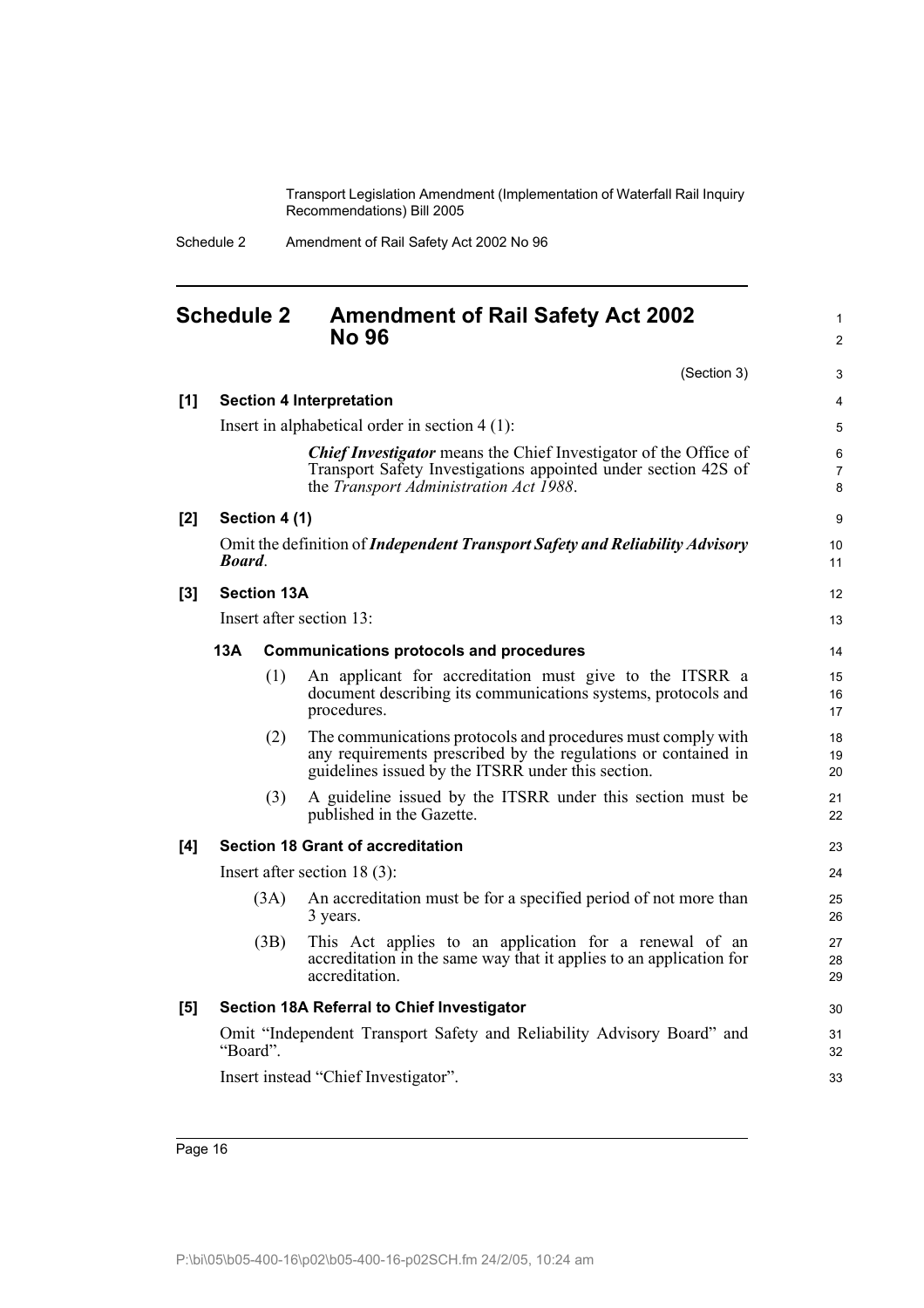Amendment of Rail Safety Act 2002 No 96 Schedule 2 Schedule 2

| [6]   |          |           | <b>Section 25 Variation of accreditations</b>                                                                                                                             | 1                   |
|-------|----------|-----------|---------------------------------------------------------------------------------------------------------------------------------------------------------------------------|---------------------|
|       |          |           | Insert at the end of the section:                                                                                                                                         | $\overline{2}$      |
|       |          | (2)       | Subsection (1) does not permit the ITSRR to extend an<br>accreditation period for a total period of more than 3 years.                                                    | 3<br>4              |
| $[7]$ |          |           | Section 31A Referral to Chief Investigator                                                                                                                                | 5                   |
|       | "Board". |           | Omit "Independent Transport Safety and Reliability Advisory Board" and                                                                                                    | 6<br>$\overline{7}$ |
|       |          |           | Insert instead "Chief Investigator".                                                                                                                                      | 8                   |
| [8]   |          |           | Sections 43A and 43B                                                                                                                                                      | 9                   |
|       |          |           | Insert after section 43:                                                                                                                                                  | 10                  |
|       | 43A      |           | <b>Safety management systems</b>                                                                                                                                          | 11                  |
|       |          | (1)       | It is a condition of accreditation that an accredited person must:                                                                                                        | 12                  |
|       |          |           | implement the safety management system described in the<br>(a)<br>document prepared by that person and provided to the<br>ITSRR under section 11 (1), and                 | 13<br>14<br>15      |
|       |          |           | comply with any regulations that prescribe<br>(b)<br>the<br>requirements for safety management systems.                                                                   | 16<br>17            |
|       |          | (2)       | To the extent of any inconsistency between the document<br>specified in subsection $(1)$ (a) and the regulations, the regulations<br>prevail.                             | 18<br>19<br>20      |
|       | 43B      |           | <b>Communications protocols and procedures</b>                                                                                                                            | 21                  |
|       |          | (1)       | It is a condition of accreditation that an accredited person must:                                                                                                        | 22                  |
|       |          |           | implement the communications protocols and procedures<br>(a)<br>described in the document prepared by that person and<br>provided to the ITSRR under section 13A (1), and | 23<br>24<br>25      |
|       |          |           | regulations that prescribe<br>(b)<br>comply with<br>any<br>the<br>communications<br>for<br>protocols<br>requirements<br>and<br>procedures.                                | 26<br>27<br>28      |
|       |          | (2)       | To the extent of any inconsistency between the document<br>specified in subsection $(1)$ (a) and the regulations, the regulations<br>prevail.                             | 29<br>30<br>31      |
| [9]   |          | employees | Section 65A Confidential reporting of safety information by railway                                                                                                       | 32<br>33            |
|       |          |           | Omit section 65A (5).                                                                                                                                                     | 34                  |
|       |          |           |                                                                                                                                                                           |                     |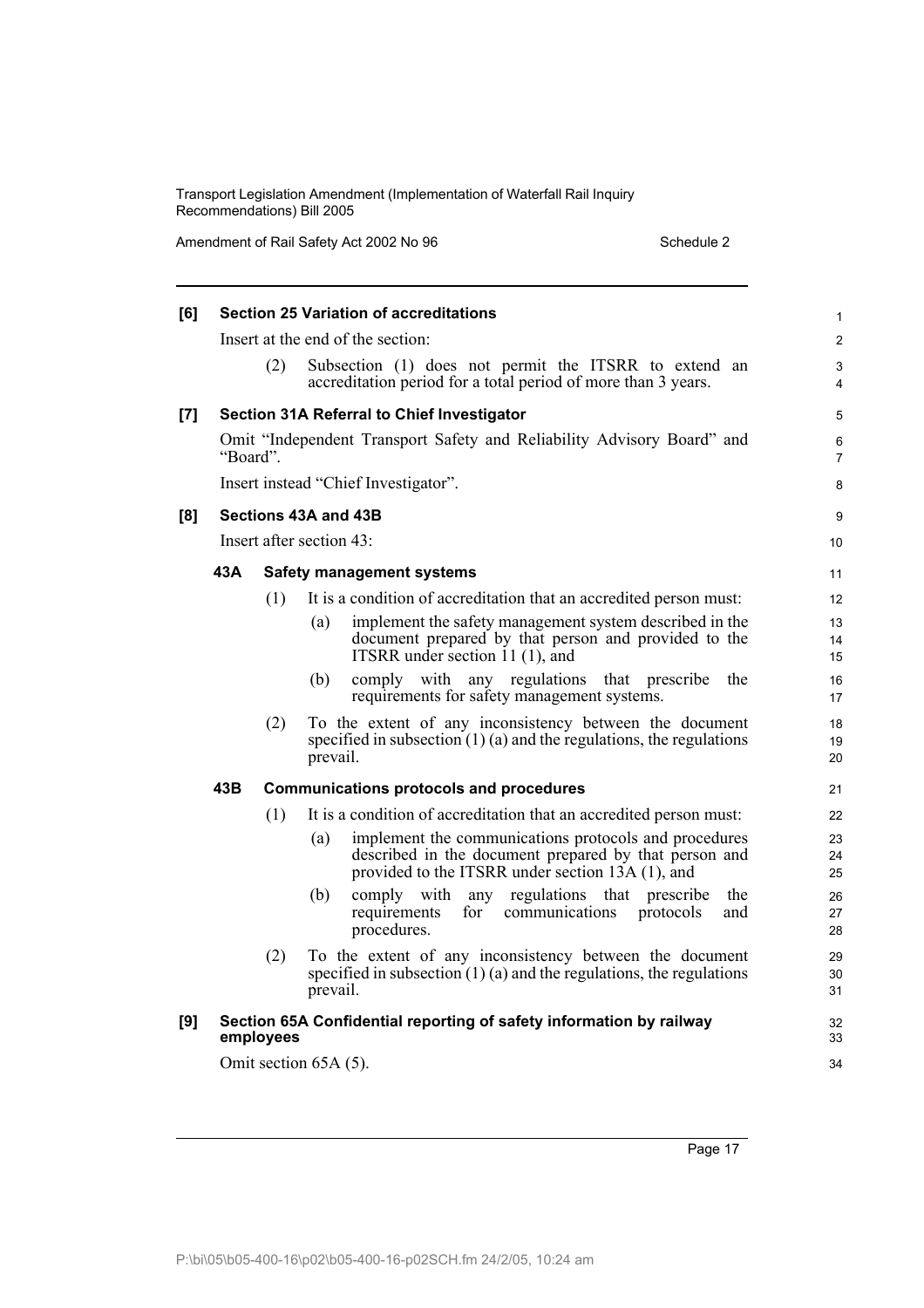Schedule 2 Amendment of Rail Safety Act 2002 No 96

| $[10]$ |                                   | <b>Section 67</b> |                                                                                                                                                                                                                                                                                                                                               | $\mathbf{1}$                     |  |
|--------|-----------------------------------|-------------------|-----------------------------------------------------------------------------------------------------------------------------------------------------------------------------------------------------------------------------------------------------------------------------------------------------------------------------------------------|----------------------------------|--|
|        | Omit the section. Insert instead: |                   |                                                                                                                                                                                                                                                                                                                                               |                                  |  |
|        | 67                                |                   | Inquiries by ITSRR or Chief Investigator                                                                                                                                                                                                                                                                                                      | 3                                |  |
|        |                                   | (1)               | The ITSRR or the Chief Investigator may inquire into any<br>railway accident or incident that may affect the safe carrying out<br>of railway operations.                                                                                                                                                                                      | 4<br>5<br>6                      |  |
|        |                                   | (2)               | The ITSRR or the Chief Investigator must provide to the Minister<br>a report on an inquiry conducted by the ITSRR or the Chief<br>Investigator under subsection (1).                                                                                                                                                                          | $\overline{7}$<br>8<br>9         |  |
|        |                                   | (3)               | The Chief Investigator must provide to the ITSRR a report on an<br>inquiry conducted by the Chief Investigator under subsection (1).                                                                                                                                                                                                          | 10<br>11                         |  |
|        |                                   | (4)               | The Minister may request the ITSRR or the Chief Investigator to<br>inquire into and report to the Minister on any railway accident or<br>incident that may affect the safe carrying out of railway<br>operations or the personal security of any railway employee or<br>member of the public using a railway or in or on railway<br>premises. | 12<br>13<br>14<br>15<br>16<br>17 |  |
|        |                                   | (5)               | The Minister may not require the ITSRR or the Chief Investigator<br>to terminate a rail safety inquiry.                                                                                                                                                                                                                                       | 18<br>19                         |  |
|        |                                   | (6)               | The ITSRR or the Chief Investigator may recover the reasonable<br>costs of conducting an inquiry under this section as a debt due to<br>the Crown in a court of competent jurisdiction. The costs are<br>recoverable jointly or severally from any one or more accredited<br>persons in respect of the railway concerned.                     | 20<br>21<br>22<br>23<br>24       |  |
|        |                                   | (7)               | An inquiry may be carried out and a report provided under this<br>section whether or not:                                                                                                                                                                                                                                                     | 25<br>26                         |  |
|        |                                   |                   | (a)<br>an investigation is being, or has been, conducted under any<br>other Act or law relating to the same matter, or                                                                                                                                                                                                                        | 27<br>28                         |  |
|        |                                   |                   | the matter is or may be subject to any criminal or civil<br>(b)<br>proceedings.                                                                                                                                                                                                                                                               | 29<br>30                         |  |
|        |                                   | (8)               | Schedule 4 has effect with respect to rail safety inquiries.                                                                                                                                                                                                                                                                                  | 31                               |  |
| $[11]$ |                                   |                   | Section 69 Power to require persons to attend to answer questions or<br>produce documents or other things                                                                                                                                                                                                                                     | 32<br>33                         |  |
|        |                                   |                   | Omit "Chairperson of the Independent Transport Safety and Reliability<br>Advisory Board" from section $69(1)$ .                                                                                                                                                                                                                               | 34<br>35                         |  |
|        |                                   |                   | Insert instead "the Chief Investigator".                                                                                                                                                                                                                                                                                                      | 36                               |  |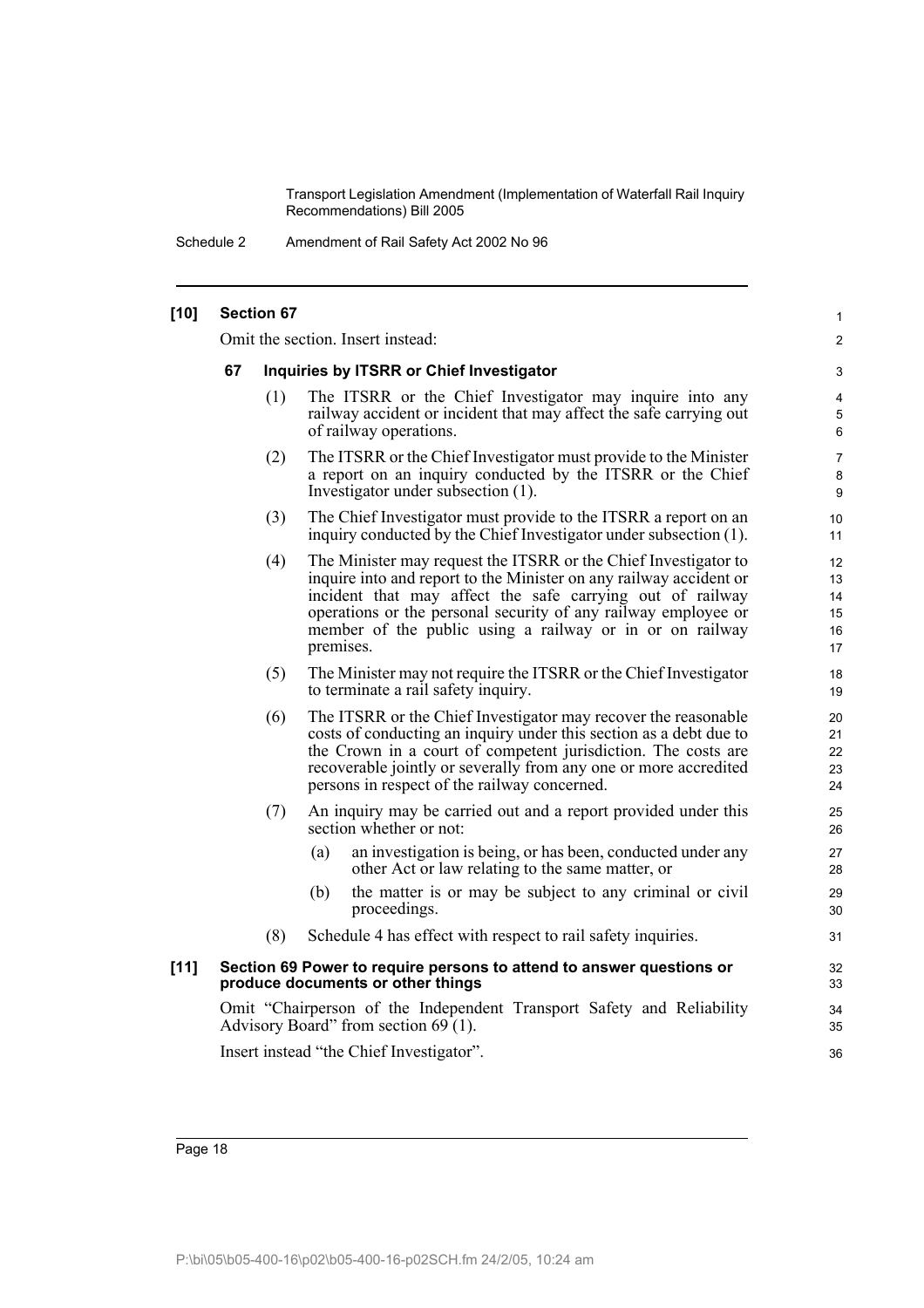Amendment of Rail Safety Act 2002 No 96 Schedule 2

| $[12]$ | Section 71 Disclosure of train safety records to Commonwealth or<br><b>Commonwealth authority</b>                                                                                | $\mathbf{1}$<br>$\mathbf{2}$ |
|--------|----------------------------------------------------------------------------------------------------------------------------------------------------------------------------------|------------------------------|
|        | Omit "Chairperson of the Independent Transport Safety and Reliability<br>Advisory Board" from section 71 (1).                                                                    | $\mathsf 3$<br>4             |
|        | Insert instead "Chief Investigator".                                                                                                                                             | 5                            |
| $[13]$ | Section 72 Disclosure of train safety records (other than train safety<br>recordings) to a court or person                                                                       | 6<br>$\overline{7}$          |
|        | Omit "Chairperson of the Independent Transport Safety and Reliability<br>Advisory Board" from section 72 (1).                                                                    | 8<br>9                       |
|        | Insert instead "Chief Investigator".                                                                                                                                             | 10                           |
| $[14]$ | Section 77 Compliance with subpoenas and other directions                                                                                                                        | 11                           |
|        | Omit "Chairperson of the Independent Transport Safety and Reliability<br>Advisory Board" from section $77(1)$ .                                                                  | 12<br>13                     |
|        | Insert instead "Chief Investigator".                                                                                                                                             | 14                           |
| $[15]$ | Section 78 Admissibility of other evidence and liability                                                                                                                         | 15                           |
|        | Omit "Chairperson of the Independent Transport Safety and Reliability<br>Advisory Board" wherever occurring in section $\bar{7}8(2)$ and $(3)(a)$ .                              | 16<br>17                     |
|        | Insert instead "Chief Investigator".                                                                                                                                             | 18                           |
| $[16]$ | Section 93 Tampering with railway equipment                                                                                                                                      | 19                           |
|        | Insert "and emergency doors" after "communication systems" in section 93<br>$(1)$ (a).                                                                                           | 20<br>21                     |
| $[17]$ | Section 98 False or misleading information                                                                                                                                       | 22                           |
|        | Omit "the ITSRR or to any other person on behalf of the ITSRR" from section<br>$98(b)$ .                                                                                         | 23<br>24                     |
|        | Insert instead "the ITSRR, Chief Investigator or to any other person on behalf<br>of the ITSRR or Chief Investigator".                                                           | 25<br>26                     |
| $[18]$ | <b>Section 108 Functions of ITSRR</b>                                                                                                                                            | 27                           |
|        | Omit paragraph (i). Insert instead:                                                                                                                                              | 28                           |
|        | arranging for and conducting inquiries into railway<br>(i)<br>accidents and incidents affecting the safe carrying out of<br>railway operations and reporting on those inquiries, | 29<br>30<br>31               |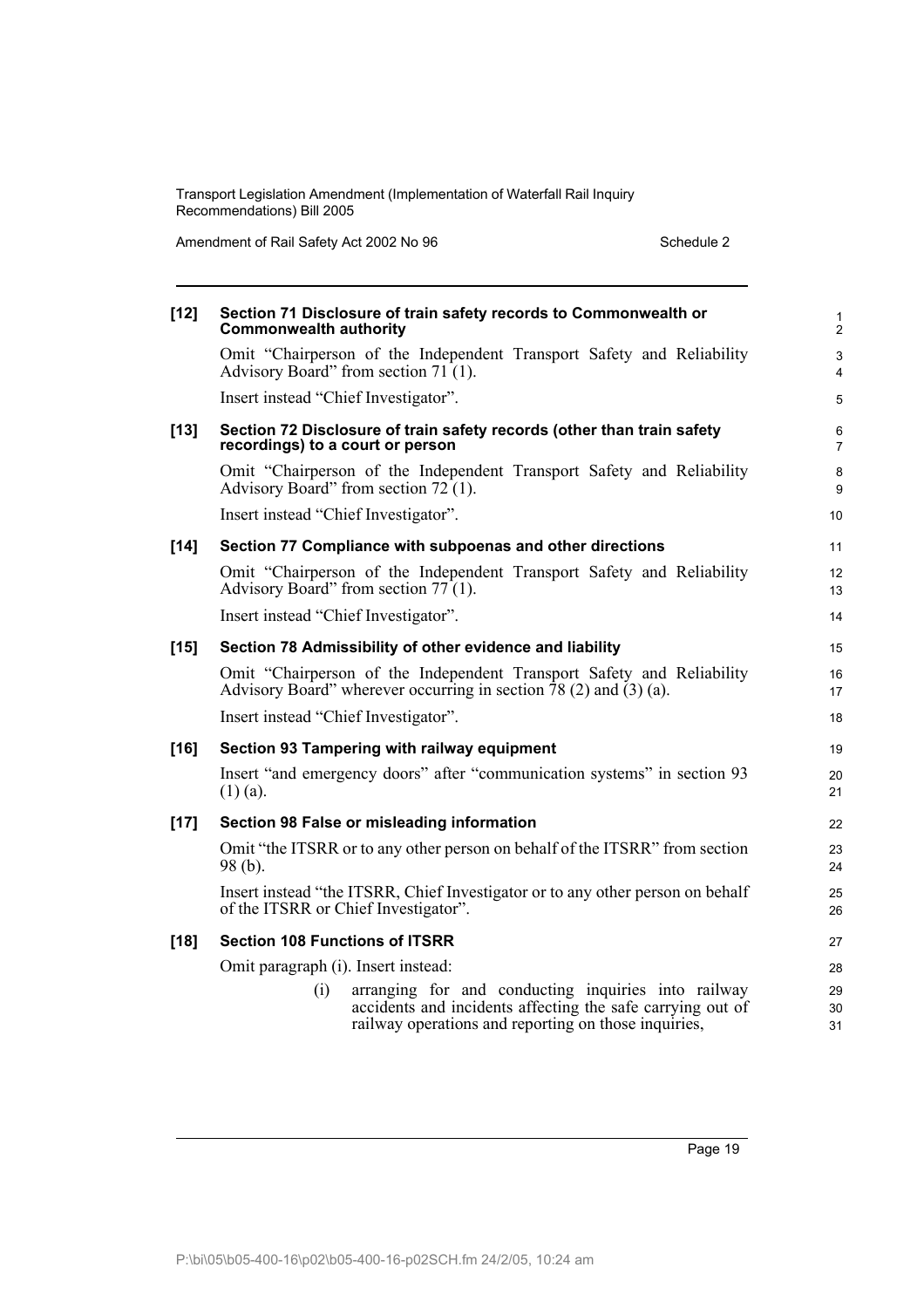Schedule 2 Amendment of Rail Safety Act 2002 No 96

| $[19]$ | <b>Section 108A</b>                                                                                                                                                                                                               | 1                |
|--------|-----------------------------------------------------------------------------------------------------------------------------------------------------------------------------------------------------------------------------------|------------------|
|        | Omit the section. Insert instead:                                                                                                                                                                                                 | 2                |
|        | 108A<br><b>Functions of Chief Investigator</b>                                                                                                                                                                                    | 3                |
|        | The functions of the Chief Investigator under this Act are to<br>arrange and conduct inquiries into railway accidents and<br>incidents affecting the safe carrying out of railway operations and<br>to report on those inquiries. | 4<br>5<br>6<br>7 |
| [20]   | <b>Section 111 Authorised officers</b>                                                                                                                                                                                            | 8                |
|        | Omit "Chairperson of the Independent Transport Safety and Reliability<br>Advisory Board".                                                                                                                                         | 9<br>10          |
|        | Insert instead "Chief Investigator".                                                                                                                                                                                              | 11               |
| $[21]$ | Section 113 Exclusion of personal liability                                                                                                                                                                                       | 12               |
|        | Omit "Chairperson or other member of the Independent Transport Safety and<br>Reliability Advisory Board".                                                                                                                         | 13<br>14         |
|        | Insert instead "Chief Investigator".                                                                                                                                                                                              | 15               |
| $[22]$ | <b>Section 113</b>                                                                                                                                                                                                                | 16               |
|        | Omit "Chairperson, the member" wherever occurring.                                                                                                                                                                                | 17               |
|        | Insert instead "Chief Investigator".                                                                                                                                                                                              | 18               |
| $[23]$ | Section 114 Exclusion of liability of the State                                                                                                                                                                                   | 19               |
|        | Omit "Chairperson or member of the Independent Transport Safety and<br>Reliability Advisory Board".                                                                                                                               | 20<br>21         |
|        | Insert instead "Chief Investigator".                                                                                                                                                                                              | 22               |
| $[24]$ | <b>Section 117 Regulations</b>                                                                                                                                                                                                    | 23               |
|        | Insert "required medical examinations," after "including" in section 117 (2)<br>$(n)$ .                                                                                                                                           | 24<br>25         |
| $[25]$ | <b>Schedule 4 Rail safety inquiries</b>                                                                                                                                                                                           | 26               |
|        | Omit clause 1.                                                                                                                                                                                                                    | 27               |
| $[26]$ | Schedule 4, clause 2 (1) and (2)                                                                                                                                                                                                  | 28               |
|        | Omit "Chairperson" wherever occurring. Insert instead "Chief Investigator".                                                                                                                                                       | 29               |
| $[27]$ | Schedule 4, clause 2 (3)                                                                                                                                                                                                          | 30               |
|        | Omit "Chairperson". Insert instead "ITSRR".                                                                                                                                                                                       | 31               |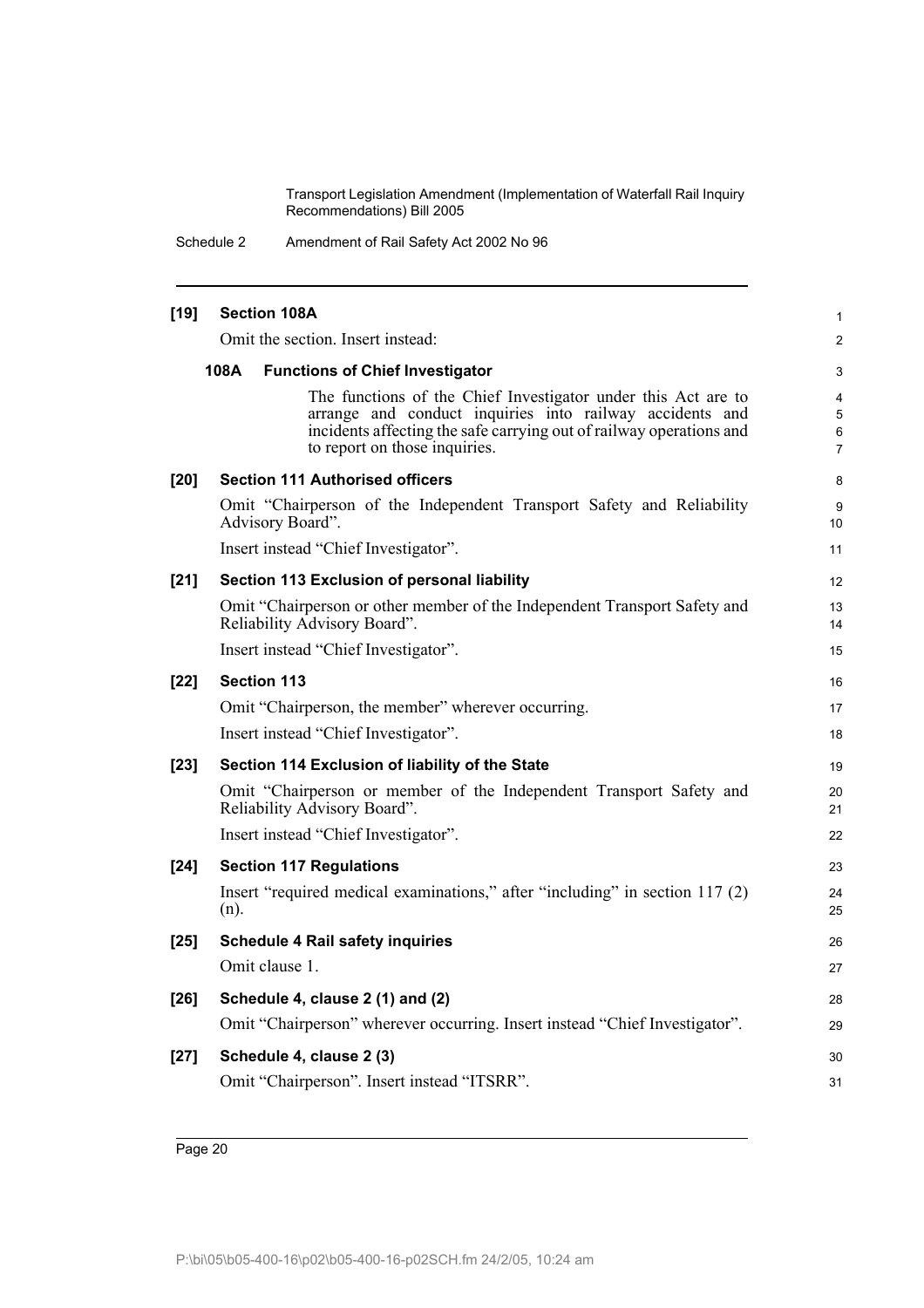Amendment of Rail Safety Act 2002 No 96 Schedule 2

| $[28]$ |        |  | <b>Schedule 5 Savings and transitional provisions</b>                                                                                                      | $\mathbf{1}$   |
|--------|--------|--|------------------------------------------------------------------------------------------------------------------------------------------------------------|----------------|
|        |        |  | Insert at the end of clause $1(1)$ :                                                                                                                       | 2              |
|        |        |  | Transport Legislation Amendment (Implementation of Waterfall<br>Rail Inquiry Recommendations) Act 2005 (but only to the extent<br>that it amends this Act) | 3<br>4<br>5    |
| $[29]$ |        |  | Schedule 5, Part 4                                                                                                                                         | 6              |
|        |        |  | Insert at the end of the Schedule:                                                                                                                         | $\overline{7}$ |
|        | Part 4 |  | Provisions consequent on enactment of                                                                                                                      | 8              |
|        |        |  | <b>Transport Legislation Amendment</b>                                                                                                                     | 9              |
|        |        |  | (Implementation of Waterfall Rail Inquiry)                                                                                                                 | 10             |
|        |        |  | <b>Recommendations) Act 2005</b>                                                                                                                           | 11             |
|        | 21     |  | <b>Definition</b>                                                                                                                                          | 12             |
|        |        |  | In this Part:                                                                                                                                              | 13             |
|        |        |  | <b>the amending Act</b> means the Transport Legislation Amendment                                                                                          | 14             |
|        |        |  | (Implementation of Waterfall Rail Inquiry Recommendations)                                                                                                 | 15             |
|        |        |  | Act 2005.                                                                                                                                                  | 16             |
|        | 22     |  | <b>Existing accredited persons</b>                                                                                                                         | 17             |
|        |        |  | A person who is an accredited person at the date of                                                                                                        | 18             |
|        |        |  | commencement of sections 43A and 43B, as inserted by the                                                                                                   | 19             |
|        |        |  | amending Act, must comply with those sections within 6 months                                                                                              | 20             |
|        |        |  | of that commencement or within any longer period determined by                                                                                             | 21             |
|        |        |  | the ITSRR.                                                                                                                                                 | 22             |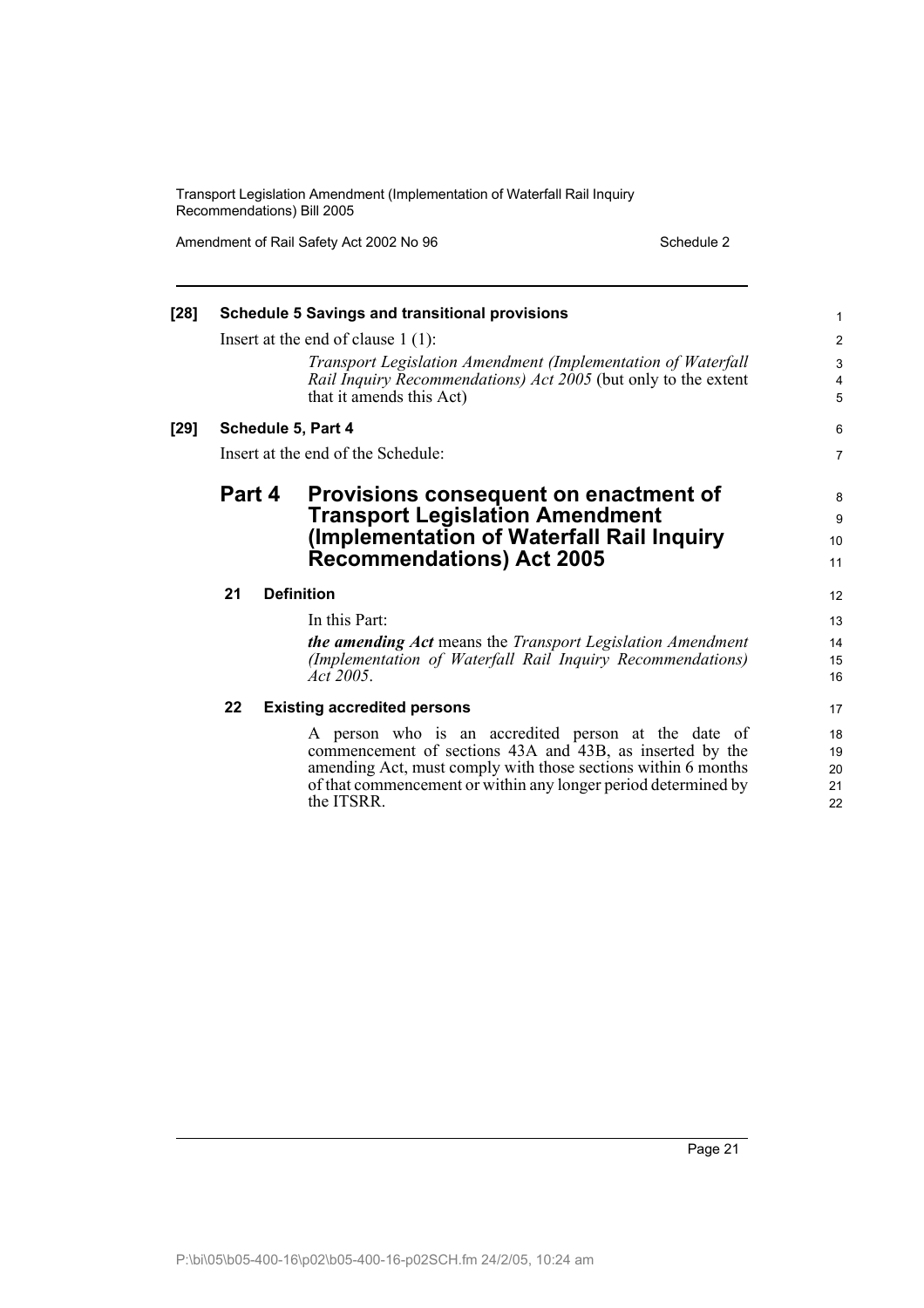|  | Schedule 3 | Amendment of Passenger Transport Act 1990 No 39 |
|--|------------|-------------------------------------------------|
|--|------------|-------------------------------------------------|

## <span id="page-27-0"></span>**Schedule 3 Amendment of Passenger Transport Act 1990 No 39**

1 2

|     | (Section 3)                                                                                                                                                                         | 3              |
|-----|-------------------------------------------------------------------------------------------------------------------------------------------------------------------------------------|----------------|
| [1] | <b>Section 3 Definitions</b>                                                                                                                                                        | 4              |
|     | Insert in alphabetical order:                                                                                                                                                       | 5              |
|     | <b>Chief Investigator</b> means the Chief Investigator of the Office of<br>Transport Safety Investigations appointed under section 42S of<br>the Transport Administration Act 1988. | 6<br>7<br>8    |
| [2] | Section 3, definition of "Independent Transport Safety and Reliability<br><b>Advisory Board"</b>                                                                                    | 9<br>10        |
|     | Omit the definition.                                                                                                                                                                | 11             |
| [3] | Section 46B Investigation of certain accidents and incidents                                                                                                                        | 12             |
|     | Omit "Chairperson of the Independent Transport Safety and Reliability<br>Advisory Board" and "Chairperson" from section 46B (1)–(5) wherever<br>occurring.                          | 13<br>14<br>15 |
|     | Insert instead "Chief Investigator".                                                                                                                                                | 16             |
| [4] | Section 46B (2A)                                                                                                                                                                    | 17             |
|     | Insert after section $46B(2)$ :                                                                                                                                                     | 18             |
|     | The Chief Investigator must provide to the ITSRR a report on an<br>(2A)<br>inquiry conducted by the Chief Investigator under subsection (1).                                        | 19<br>20       |
| [5] | Section 46C Power to require persons to attend to answer questions or<br>produce documents or other things                                                                          | 21<br>22       |
|     | Omit "Chairperson of the Independent Transport Safety and Reliability<br>Advisory Board" from section $46\overline{C}$ (1).                                                         | 23<br>24       |
|     | Insert instead "Chief Investigator".                                                                                                                                                | 25             |
| [6] | Section 46E Confidential reporting of safety information by transport<br>safety employees                                                                                           | 26<br>27       |
|     | Omit the definition of <i>Chief Investigator</i> from section 46E (5).                                                                                                              | 28             |
| [7] | <b>Section 46W Other authorised officers</b>                                                                                                                                        | 29             |
|     | Omit "Chairperson of the Independent Transport Safety and Reliability<br>Advisory Board".                                                                                           | 30<br>31       |
|     | Insert instead "Chief Investigator".                                                                                                                                                | 32             |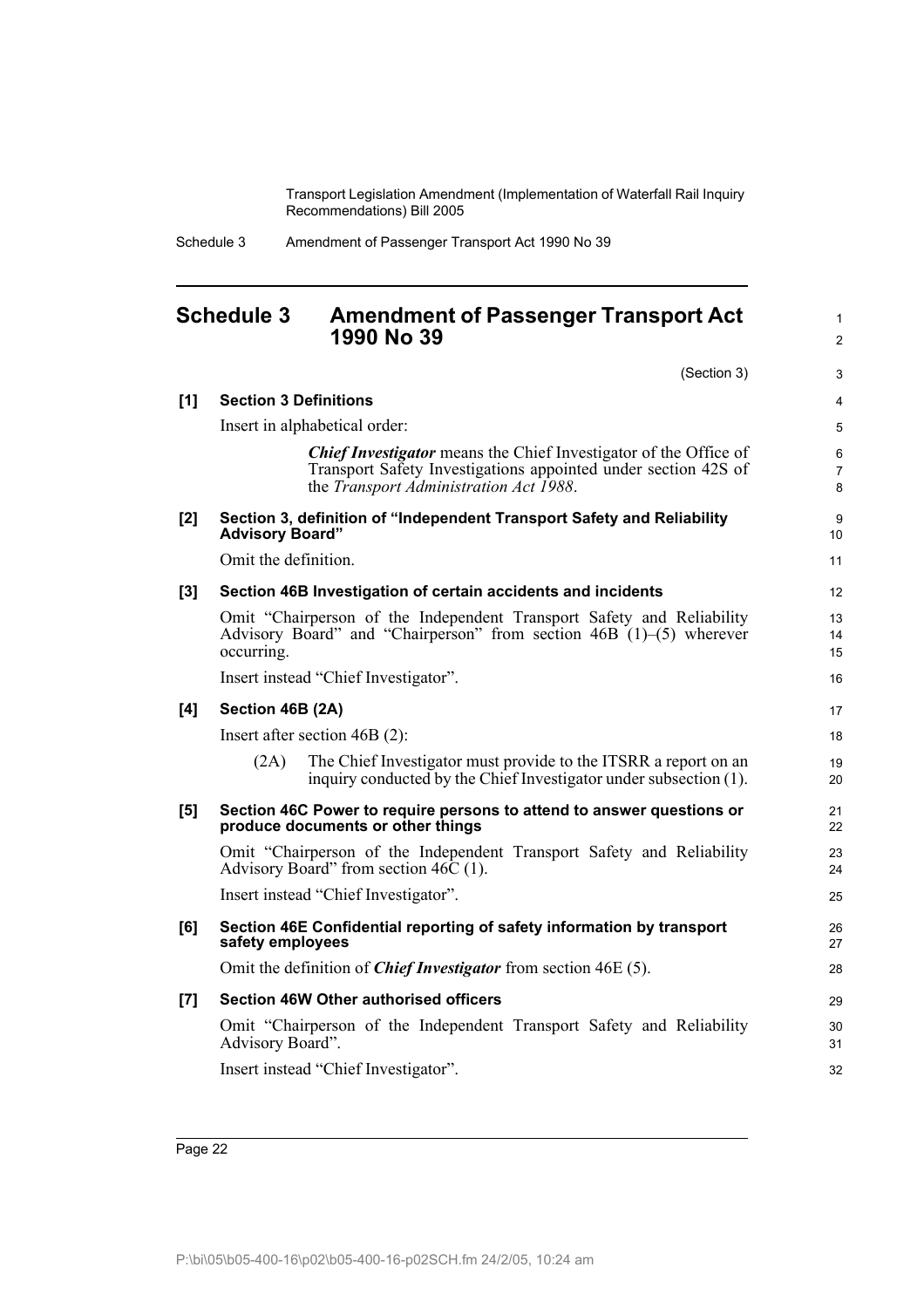Amendment of Passenger Transport Act 1990 No 39 Schedule 3

| [8]    | Section 57 False or misleading information                                                                                                                                                                                                                                                                                       | 1                                                                  |
|--------|----------------------------------------------------------------------------------------------------------------------------------------------------------------------------------------------------------------------------------------------------------------------------------------------------------------------------------|--------------------------------------------------------------------|
|        | Omit paragraph (b). Insert instead:                                                                                                                                                                                                                                                                                              |                                                                    |
|        | provide to the ITSRR or the Chief Investigator, or to any<br>(b)<br>other person on behalf of the ITSRR or the Chief<br>Investigator, for the purposes of a transport safety inquiry<br>information (which may include or consist of a document)<br>that the person knows is false or misleading in a material<br>particular, or | $\overline{\mathbf{c}}$<br>3<br>4<br>5<br>$\overline{6}$<br>7<br>8 |
| [9]    | Section 66 Exclusion of liability of the State                                                                                                                                                                                                                                                                                   | 9                                                                  |
|        | Omit "Chairperson or other member of the Independent Transport Safety and<br>Reliability Advisory Board".                                                                                                                                                                                                                        | 10<br>11                                                           |
|        | Insert instead "Chief Investigator".                                                                                                                                                                                                                                                                                             | 12                                                                 |
| $[10]$ | <b>Schedule 3 Savings and transitional provisions</b>                                                                                                                                                                                                                                                                            |                                                                    |
|        | Insert at the end of clause $2(1)$ :                                                                                                                                                                                                                                                                                             |                                                                    |
|        | Transport Legislation Amendment (Implementation of Waterfall<br>Rail Inquiry Recommendations) Act 2005 (but only to the extent<br>that it amends this Act)                                                                                                                                                                       | 15<br>16<br>17                                                     |
| $[11]$ | <b>Schedule 6 Transport safety inquiries</b>                                                                                                                                                                                                                                                                                     | 18                                                                 |
|        | Omit clause 1.                                                                                                                                                                                                                                                                                                                   | 19                                                                 |
| $[12]$ | Schedule 6, clause 2 (1) and (2)                                                                                                                                                                                                                                                                                                 | 20                                                                 |
|        | Omit "Chairperson" wherever occurring. Insert instead "Chief Investigator".                                                                                                                                                                                                                                                      | 21                                                                 |
| $[13]$ | Schedule 6, clause 2 (3)                                                                                                                                                                                                                                                                                                         | 22                                                                 |
|        | Omit "Chairperson". Insert instead "ITSRR".                                                                                                                                                                                                                                                                                      | 23                                                                 |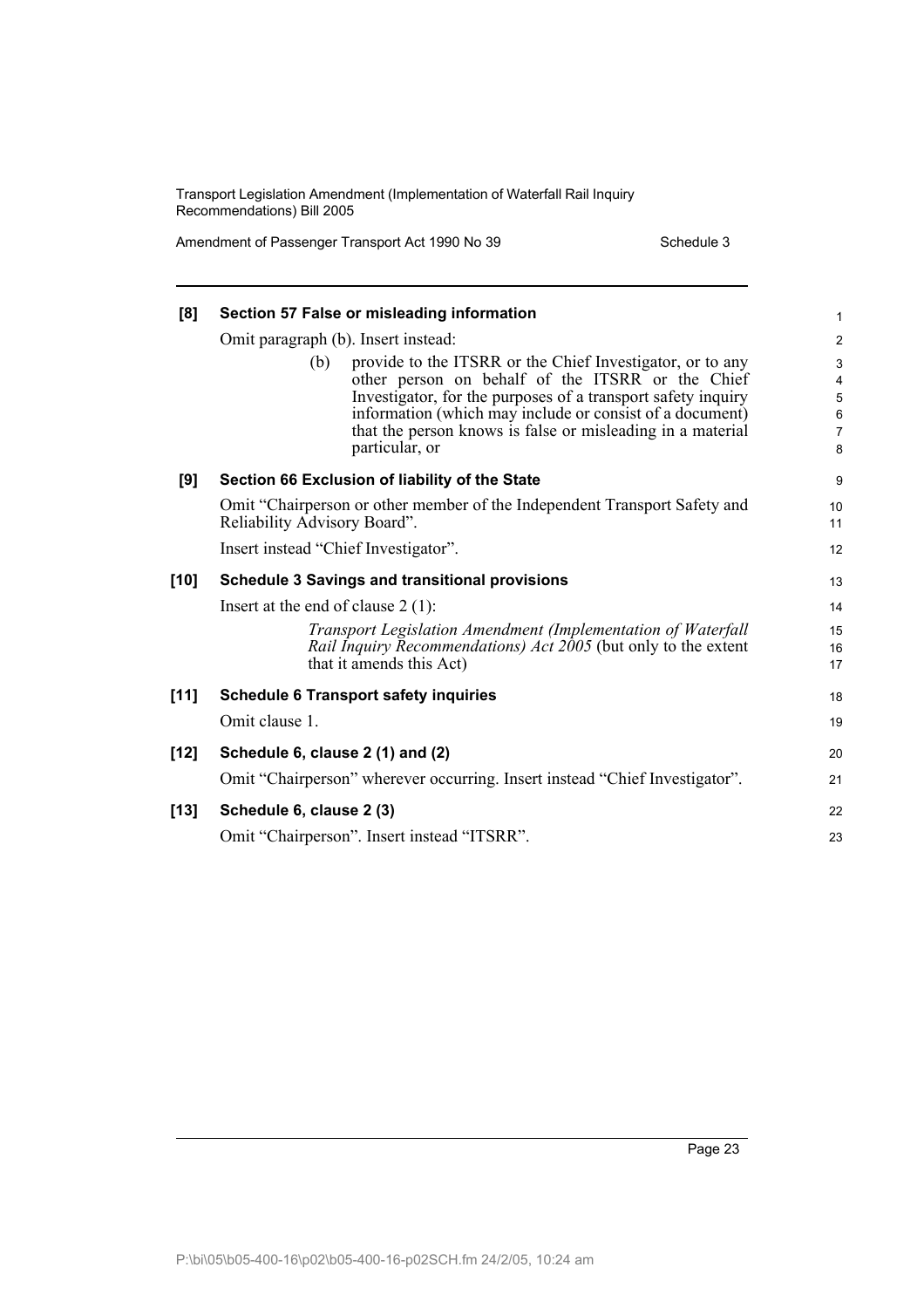> 1 2

| Schedule 4 | Amendment of Marine Safety Act 1998 No 121 |
|------------|--------------------------------------------|
|------------|--------------------------------------------|

## <span id="page-29-0"></span>**Schedule 4 Amendment of Marine Safety Act 1998 No 121**

(Section 3) **[1] Section 94 Definitions** Insert in alphabetical order in section 94 (1): *Chief Investigator* means the Chief Investigator of the Office of Transport Safety Investigations appointed under section 42S of the *Transport Administration Act 1988*. **[2] Section 94 (1)** Omit the definition of *Independent Transport Safety and Reliability Advisory Board*. **[3] Section 105 Appointment of investigator** Omit "Chairperson of the Independent Transport Safety and Reliability Advisory Board" from section 105 (1A). Insert instead "Chief Investigator". **[4] Section 111 Action by Minister following report of investigation** Omit "Independent Transport Safety and Reliability Advisory Board" from section 111 (2) (h). Insert instead "Chief Investigator". **[5] Schedule 4 Savings, transitional and other provisions** Insert at the end of clause 1 (1): *Transport Legislation Amendment (Implementation of Waterfall Rail Inquiry Recommendations) Act 2005* (but only to the extent that it amends this Act) 3 4 5 6 7 8 9 10 11 12 13 14 15 16 17 18 19 20 21 22 23 24